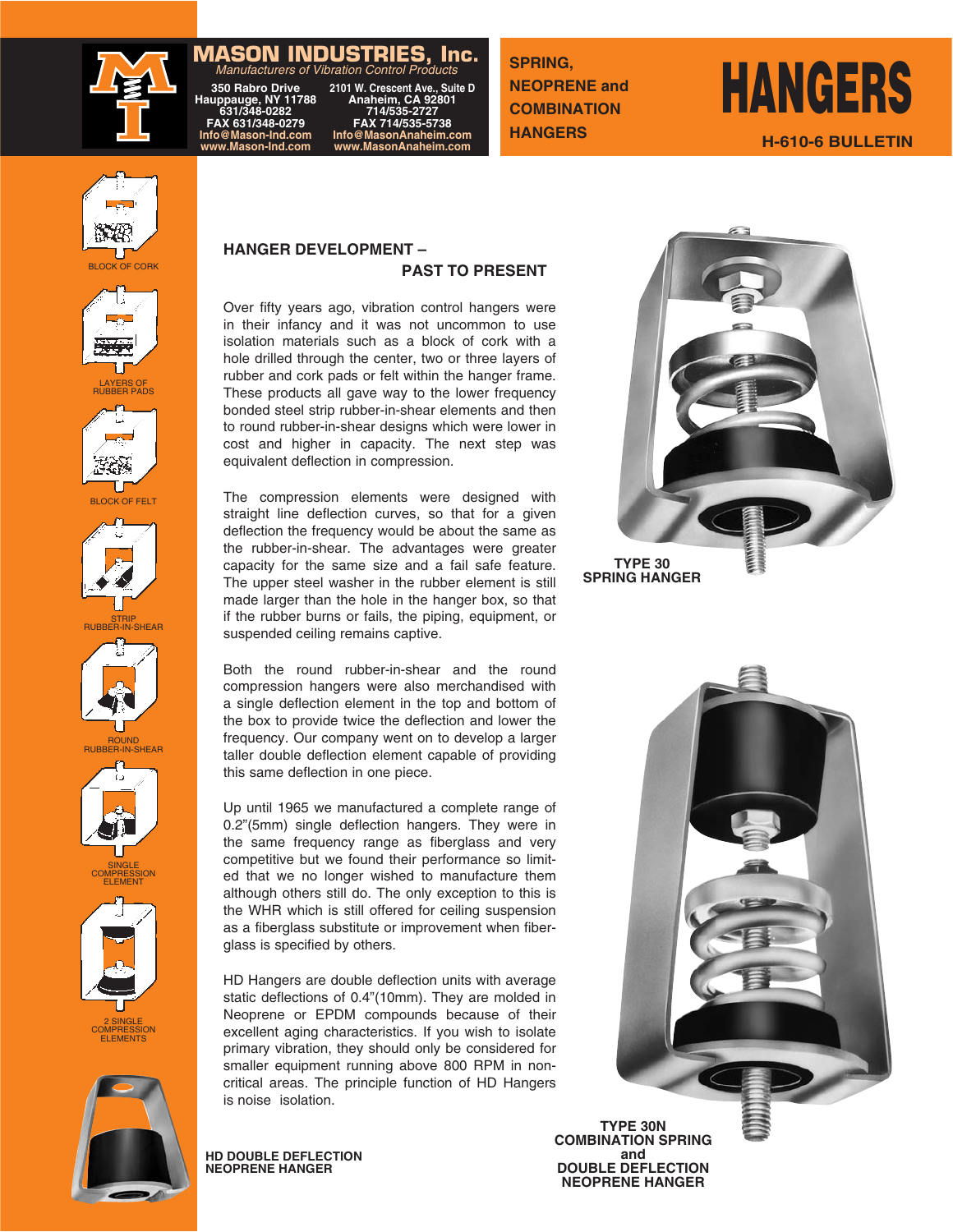

**Early Spring Hanger with Stiff Unstable Spring**





**Rubber Washer plus Higher Deflection Unstable Spring**



**HS Hanger**



**DNHS Hanger**





**Series 30N Hanger**



Spring Hangers followed their own evolution. As in the case of mountings, early spring hangers had very stiff, tall, unstable springs and it was not unusual to sell hangers with 0.375"(10mm) deflection. Spring Hangers contained no rubber for high frequencies and the first improvement was the introduction of a rubber washer. This was normally located under the top of the box, or later on against the spring cup on top of the spring. A steel washer over the rubber washer spread the load to the outside of the steel spring so a cheaper steel cup could be used. When the rubber washer was located under the top of the box or over the steel spring, the design was still extremely poor as there was nothing to keep the rubber washer centered on the steel cup. Thus, the steel hanger rod would rub the steel cup or the steel hanger box and short circuit the action of the rubber. This was not recognized as a worry in that era, so the next step was to increase the deflection. Since spring stability was not clearly understood increased deflection was accomplished by making the springs taller, but not necessarily larger in diameter. The springs could not collapse or fall over because the lower hole in the box continued to be conveniently small. When the spring tended to topple, the rod would hit the side of the box and stop. Of course, the rubber continued to be short circuited and often the rods would lock vertically (especially if they were fully threaded) so that the springs were bypassed as well.

We reduced these problems by writing specifications and manufacturing hangers with the hole in the bottom of the hanger box as large as the I.D. of the spring. The HS Spring Hangers evolved using our standard A, B and C Springs and seating them in neoprene or EPDM cups with projecting bushings to line the hole in the lower end of the box. A, B and C Springs are designed for horizontal stiffness as described on Page 1, 4, 5 and 8 of Bulletin SLF-200-3, so they do not fall over or buckle. Centering the spring in the acoustical cup made steel-to-steel contact of the rod and the top steel cup unimportant and put the rubber in the right location on the leaving end of the spring.

The Series 30 was designed in recognition of a consultant's field criticism that he was tired of walking job sites and seeing the hanger rods rubbing on the neoprene bushings. This happened because standard hangers allow for only limited rod angularity. The only way to solve the problem was to design a whole new series of springs which would be larger in diameter and shorter. To the best of our knowledge this was the first time that a group of hangers were designed to provide a specific angular capability. The designation 30 means the rod can swing through an arc of 30 degrees from side to side in any direction before contacting the neoprene bushing. The photographs show HS and series 30 hangers. The difference in the proportion of the springs and the angular capability is quite apparent. Spring hangers provide good vibration isolation where there is very little high frequency noise. They are generally recommended for applications like ductwork suspension or for suspending pipe lines where twin-sphere rubber connectors were used to take out the high frequencies first.

The Series 30 design solved the short circuiting problem, but we were still dealing with a design having poor high frequency control. The elastomeric cup is a much improved washer that cannot short circuit, but still a washer. The idea of placing a steel spring in series with a neoprene or EPDM hanger element started about 1957. Our DNHS Series was the first improvement on early designs, and the 30N configuration was the obvious advance on the DNHS as they incorporate the 30 degree swing capacity. Series 30N are the top-of-the-line and recommended for all highly critical locations where it is equally important to isolate both noise and vibration.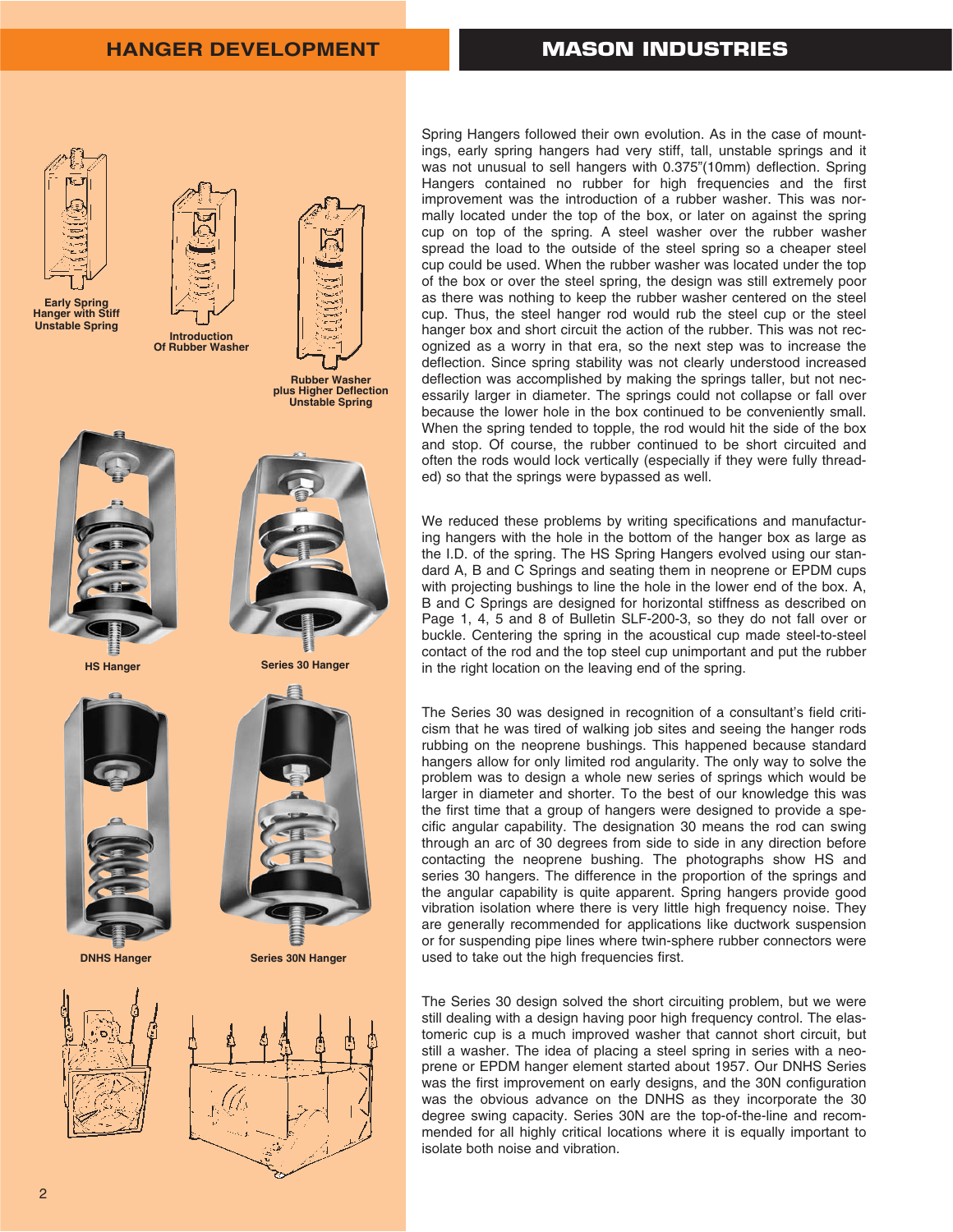## **MASON INDUSTRIES**

### **HANGER DEVELOPMENT**

HS and DNHS designs using our standard A, B, C and multiple C designs are nominal 1"(25mm) and 1.35"(34mm) deflection hangers respectively. The Series 30 and 30N are grouped out with similar deflections, but then go on to our Series 30N-100 utilizing the  $2^n(50mm)$ ,  $3^n(76mm)$ ,  $4^n(102mm)$  and  $5^n(127mm)$  deflection springs used in the SLF-100 Mountings. The 3"(76mm) & 4"(102mm) Series 30N-1000 were introduced to satisfy lighter capacity needs. The newer B2 and C2 designs are nominal 2"(50mm) and 2.35"(60mm) deflection hangers meeting lower cost competitive criteria.

While most problems are addressed by the hangers listed above, we have need for one more variation. This is a precompressed PCHS, PCDNHS, PC-30 and PC-30N. When these hangers are released, they have the same vibration isolation characteristics as the standard versions. They have the advantage, however, of being preloaded in our shop by means of the washer and adjustment nut on the bottom. The spring deflection is shown on a scale inside the box so you know both the rated load and the deflection. A precompressed 1000 pound hanger acts as a rigid connection during installation unless the load exceeds the 1000 pounds(454kgs). Therefore, the installation may proceed in much the same manner as one with solid rods. This is particularly important when installing large diameter (6"(152mm) and over) pipe where the changes in elevation that would occur with ordinary spring hangers have forced contractors to install the piping systems solidly and then cut the rods and install the spring hangers later.

When the PC designs are used the whole run is completed and then the nuts below the lower washer are released to allow the spring to act freely. Any minor errors in load assignment results in negligible elevation changes and any major error would be noticed on the deflection scale and corrected by adjustment. In addition to installations as described above these hangers are recommended for the first three suspension points near the equipment so loads can be accurately determined to eliminate the effects of the piping weight and stress on the equipment flanges. They are also recommended for seismic applications where the precompression washers act as upward limit stops when cable restraints are used. Hanger housings must be strong enough to accept the compressive force.

With the exception of a few very low capacity hangers and welded high-capacity and multiple-spring designs all of our hanger boxes are made by bending steel flats into an inverted U shape with return bends on the bottom, and arc welding them to thick American Standard or special steel washers. We believe that this construction is far better in appearance and safer than the more common spot welded, overlapped sheet metal designs favored by our competitors. That is why we continue to use this more expensive construction.

Most of the hanger types mentioned above are furnished in W designs. The designation W is an arbitrary letter standing for wire. It means that the hangers are furnished with eyes so they may be wired in place. In many cases rather than using wire the Series W hangers are fastened by means of a horizontal bolt as shown in the illustrations. The W designs are used primarily for ceiling suspension and ductwork systems. Spring ceiling hangers are normally precompressed 60% of the assigned load so that as ceiling weight is added they will only descend 40% of the designed deflection. Thus a 1"(25mm) deflection hanger will only descend 0.40"(10mm) under load rather than the full 1"(25mm). This simplifies ceiling installations as it is much easier for the ceiling contractor to install and level his grillwork from hangers that have no initial give and then have the ceiling descend minimally as gypsum board, ceiling tile or plaster is added.

The following pages detail all of our current designs. Please call us when special designs are needed. The second second secured by Wire and Secured by Wire and Secured by Wire and S

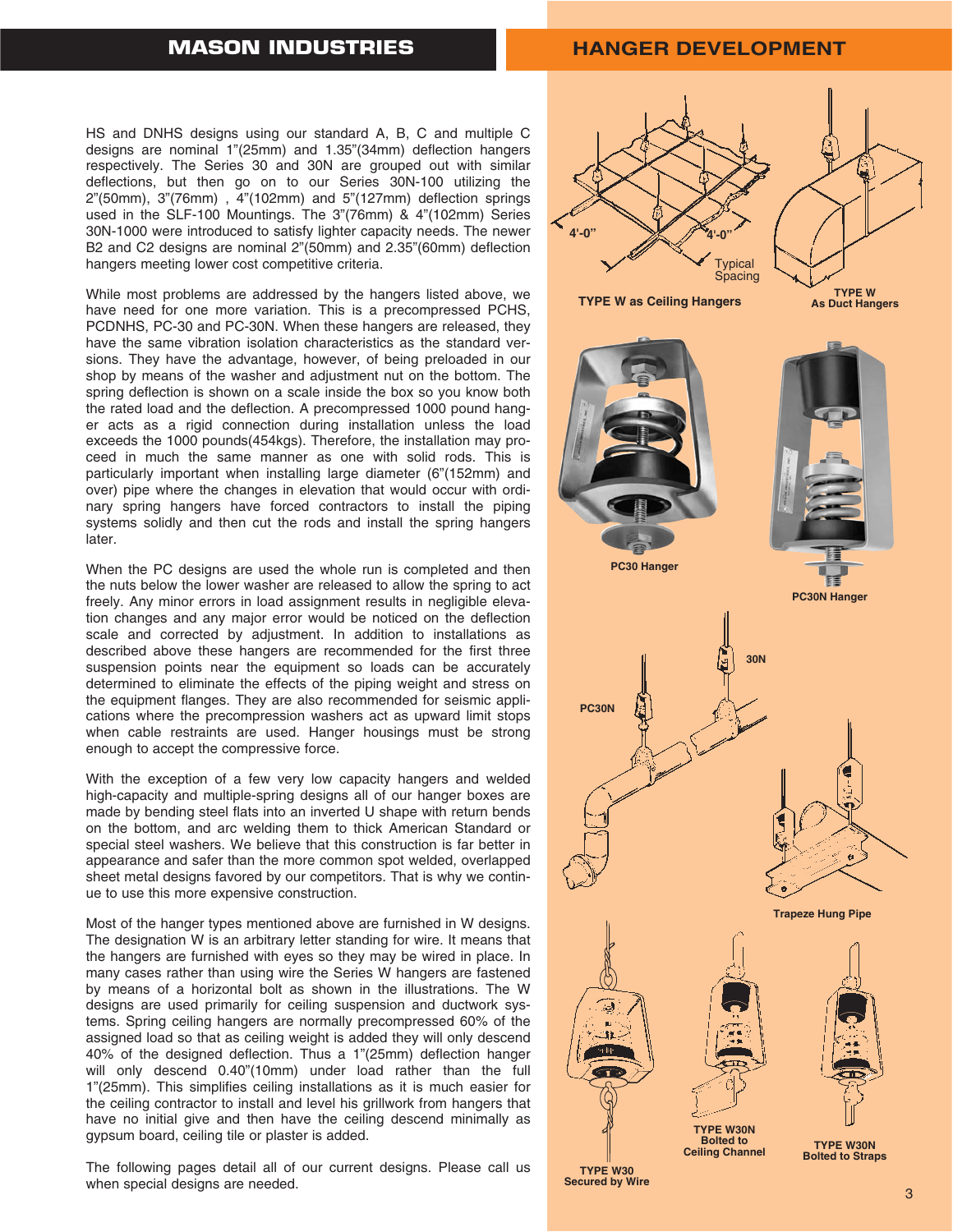## **30, PC30 & W30** MASON INDUSTRIES

### **1"(25mm) DEFLECTION 30° SWING – X, A, B, C, D & F SPRING HANGERS**

### **30 FOR ROD ATTACHMENT**



### **Ratings & Dimensions for 1"(25mm) Deflection Spring Hangers (inches millimeters)**

| <b>Type</b>  | <b>Size</b>                                                                                  | <b>Rated</b><br>Capacity<br>$(lbs)$ $(kg)$                               | Rated<br>Defl <sup>†</sup>                                                           | <b>Spring</b><br>Constant<br>(in) (mm) (lbs/in) (kg/cm)                                  | <b>Spring</b><br>Color/<br><b>Stripe</b>                                                           | <b>Spring Only</b><br><b>Spring</b><br><b>OD</b> | Free<br><b>Height</b> | B                                    | D                     | н            | W           | <b>Bolt</b><br><b>BC</b> | Lower<br>Rod<br><b>Centers Penetration</b><br><b>LRP</b> | Max.<br>Rod<br>Dia.<br><b>MRD</b> | Rod<br>Exten-<br>sion<br><b>REX</b> |
|--------------|----------------------------------------------------------------------------------------------|--------------------------------------------------------------------------|--------------------------------------------------------------------------------------|------------------------------------------------------------------------------------------|----------------------------------------------------------------------------------------------------|--------------------------------------------------|-----------------------|--------------------------------------|-----------------------|--------------|-------------|--------------------------|----------------------------------------------------------|-----------------------------------|-------------------------------------|
| $30-$        | $X-23$<br>$X-33$<br>$X-54$<br>$X-76$<br>$X-113$<br>$X-130$<br>$X-175$<br>$X-210$             | 23 10<br>33 15<br>54 24<br>76 34<br>113 51<br>130 59<br>175 79<br>210 95 | 1.30 33<br>1.10 28<br>1.20 30<br>1.02 25<br>1.00 25<br>1.00 25<br>1.00 25<br>1.00 25 | 18 0.30<br>30 0.54<br>45 0.80<br>73 1.36<br>113 2.04<br>130 2.36<br>175 3.16<br>210 3.80 | <b>Brown</b><br>Copper<br>White<br><b>Black</b><br><b>Brass</b><br>Purple<br>Silver<br><b>Blue</b> | 11/2<br>38                                       | 21/2<br>64            | 1/4<br>6                             | 21/2<br>64            | 41/4<br>108  | 27/8<br>73  | 57/8<br>149              | 31/2<br>89                                               | 3/8<br>10                         | 13/4<br>44                          |
| <b>PC30-</b> | $A-12$<br>$A-18$<br>$A-25$                                                                   | 12 <sub>5</sub><br>18 <sub>8</sub><br>25 11                              | 1.00 25<br>1.00 25<br>1.00 25                                                        | 12 0.20<br>18 0.32<br>25 0.44                                                            | Copper<br>Gray<br>Orange                                                                           | 13/4<br>44                                       | 17/8<br>48            | 3/8<br>10                            | 23/4<br>70            | 53/4<br>146  | 31/4<br>83  | 71/8<br>181              | 31/2<br>89                                               | 5/8<br>16                         | 21/4<br>57                          |
| W30-         | $A-41$<br>$A-56$<br>$A-73$<br>$A-95$                                                         | 41 19<br>56 25<br>73 33<br>95 43                                         | 1.18 30<br>1.14 30<br>1.06 27<br>1.01 26                                             | 35 0.63<br>49 0.83<br>69 1.22<br>94 1.65                                                 | Pink<br><b>Black</b><br>Tan<br>Green                                                               | 13/4<br>44                                       | 21/4<br>57            | 3/8<br>10                            | $2^{3/4}$<br>70       | 53/4<br>146  | 31/4<br>83  | 71/8<br>181              | 4<br>102                                                 | 5/8<br>16                         | 21/4<br>57                          |
|              | <b>B-138</b><br><b>B-222</b><br><b>B-278</b><br><b>B-336</b><br><b>B-410</b><br><b>B-540</b> | 138 63<br>222 101<br>278 126<br>336 152<br>410 186<br>540 245            | 1.32 34<br>1.16 29<br>1.09 28<br>1.00 25<br>1.07 27<br>1.00 25                       | 105 1.85<br>191 3.48<br>255 4.50<br>336 6.08<br>385 6.89<br>540 9.80                     | White<br><b>Blue</b><br>Purple<br>Silver<br><b>Black</b><br>Yellow                                 | 23/8<br>60                                       | 27/8<br>73            | 1/2<br>13                            | 4<br>102              | 71/4<br>184  | 43/4<br>121 | 81/2<br>216              | 41/4<br>108                                              | 5/8<br>16                         | 21/4<br>57                          |
| 30-          | $C-630$<br>$C-800$<br>$C-1010$<br>$C-1265$                                                   | 630 286<br>800 363<br>1010 458<br>1265 574                               | 1.13 29<br>1.00 25<br>1.10 28<br>1.00 25                                             | 558 9.86<br>800 14.52<br>920 16.36<br>1265 22.96                                         | Gray<br>Orange<br>Green<br>Red                                                                     | 27/8<br>73                                       | 35/8<br>92            | —<br>—<br>——                         | $\overline{4}$<br>102 | 83/4<br>222  | 51/4<br>132 |                          | 5<br>127                                                 | 3/4<br>19                         | 21/4<br>70                          |
| <b>PC30-</b> | D-1575<br>$D-2150$                                                                           | 1575 714<br>2150 975                                                     | 1.23 31<br>1.03 26                                                                   | 1280 23.03<br>2095 37.50                                                                 | Pink<br>Purple                                                                                     | 33/4<br>95                                       | 47/8<br>124           | $\overline{\phantom{0}}$<br>$\equiv$ | 43/4<br>121           | 121/2<br>318 | 53/4<br>146 |                          | $\overline{7}$<br>178                                    | 7/8<br>22                         | 21/2<br>69                          |
|              | F-2760                                                                                       | 2760 1252                                                                | 1.00 25                                                                              | 2760 50.08                                                                               | Silver                                                                                             | 41/2<br>114                                      | 51/8<br>130           | —<br>÷                               | 6<br>152              | 12<br>305    | 61/4<br>159 | --                       | $\overline{7}$<br>178                                    | 7/8<br>22                         | 21/2<br>64                          |

† All springs have additional travel to solid equal to 50% of Rated Deflection.

4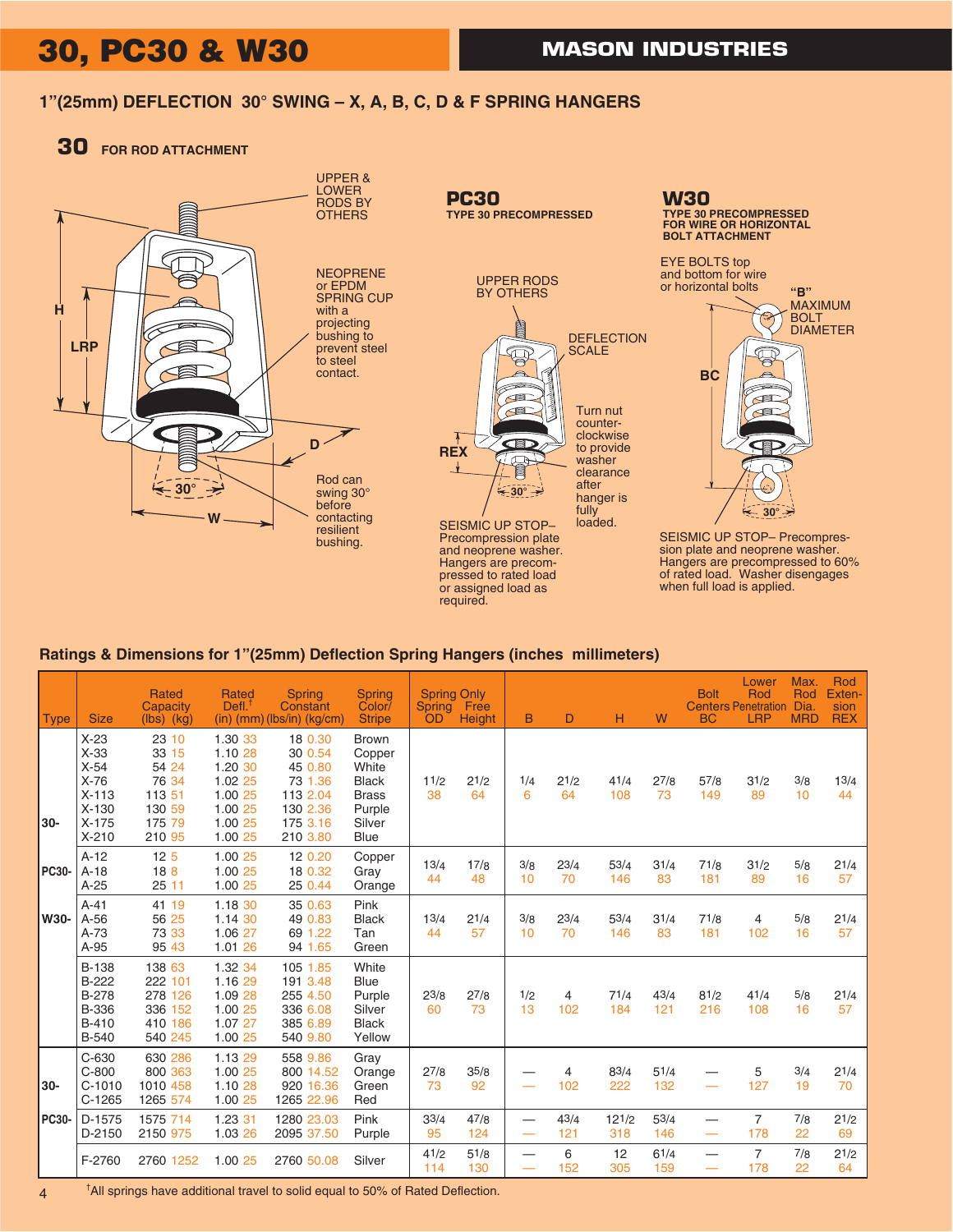**1"(25mm) DEFLECTION 30° SWING – X, A, B, C, D & F SPRING and DOUBLE DEFLECTION NEOPRENE HANGERS**





PRECOMPRESSION WASHER-Hangers are precompressed to 60% of rated load. Washer disengages when full load is applied.

### **Ratings & Dimensions for 1"(25mm) Deflection Spring and Double Deflection Neoprene Hangers (inches mm)**

required.

| <b>Type</b>        | <b>Size</b>                                                                      | Rated<br>Capacity<br>$(lbs)$ $(kg)$                                      | <b>Rated</b><br>$Defl.$ <sup>1</sup>                                                 | <b>Spring</b><br>Constant <sup>11</sup><br>$(in)$ (mm)(lbs/in)(kg/mm) prene              | Average<br>Defl.<br>Neo- | Spring<br>Color/<br><b>Stripe</b>                                                                  |             | <b>Spring Only</b><br><b>Spring Free</b><br>OD Height | B                        | D           | н            | W           | <b>Bolt</b><br><b>BC</b>                             | Lower<br>Rod<br><b>CentersPenetration</b><br><b>LRP</b> | Max.<br>Dia<br><b>MRD</b> | Rod<br>Rod Exten-<br><b>REX</b> | Upper<br>Rod<br>sion Penetration<br><b>URP</b> |
|--------------------|----------------------------------------------------------------------------------|--------------------------------------------------------------------------|--------------------------------------------------------------------------------------|------------------------------------------------------------------------------------------|--------------------------|----------------------------------------------------------------------------------------------------|-------------|-------------------------------------------------------|--------------------------|-------------|--------------|-------------|------------------------------------------------------|---------------------------------------------------------|---------------------------|---------------------------------|------------------------------------------------|
| 30N-               | $X-23$<br>$X-33$<br>$X-54$<br>$X-76$<br>$X-113$<br>$X-130$<br>$X-175$<br>$X-210$ | 23 10<br>33 15<br>54 24<br>76 34<br>113 51<br>130 59<br>175 79<br>210 95 | 1.50 38<br>1.30 33<br>1.40 36<br>1.22 31<br>1.20 30<br>1.20 30<br>1.20 30<br>1.20 30 | 18 0.26<br>30 0.45<br>45 0.67<br>73 1.10<br>113 1.70<br>130 1.97<br>175 2.63<br>210 3.17 | 0.20<br>5                | <b>Brown</b><br>Copper<br>White<br><b>Black</b><br><b>Brass</b><br>Purple<br>Silver<br><b>Blue</b> | 11/2<br>38  | 21/2<br>64                                            | 3/8<br>10                | 21/2<br>64  | 51/2<br>140  | 27/8<br>73  | 10<br>254                                            | 31/4<br>83                                              | 3/8<br>10                 | 21/4<br>57                      | 13/4<br>44                                     |
| <b>PC30N-</b> A-25 | $A-12$<br>$A-18$                                                                 | 12 <sub>5</sub><br>18 <sub>8</sub><br>2511                               | 1.35 34<br>1.35 34<br>1.35 34                                                        | 120.15<br>18 0.24<br>25 0.32                                                             | 0.35<br>9                | Copper<br>Gray<br>Orange                                                                           | 13/4<br>44  | 17/8<br>48                                            | 3/8<br>10                | 23/4<br>70  | 63/4<br>171  | 31/4<br>82  | 111/4<br>284                                         | 31/4<br>83                                              | 5/8<br>16                 | 21/4<br>57                      | 21/4<br>57                                     |
| <b>W30N-</b>       | $A-41$<br>$A-56$<br>$A-73$<br>$A-95$                                             | 41 19<br>56 25<br>73 33<br>95 43                                         | 1.53 39<br>1.49 38<br>1.41 36<br>1.36 35                                             | 35 0.49<br>49 0.66<br>69 0.92<br>94 1.23                                                 | 0.35<br>9                | Pink<br><b>Black</b><br>Tan<br>Green                                                               | 13/4<br>44  | 2c<br>57                                              | 3/8<br>10                | 23/4<br>70  | 63/4<br>171  | 31/4<br>82  | $11^{1/4}$<br>284                                    | 35/8<br>92                                              | 5/8<br>16                 | 21/4<br>57                      | 21/4<br>57                                     |
|                    | <b>B-138</b><br>B-222<br><b>B-278</b><br>B-336<br><b>B-410</b><br><b>B-540</b>   | 138 63<br>222 101<br>278 126<br>336 152<br>410 186<br>540 245            | 1.67 42<br>1.51 38<br>1.44 37<br>1.35 34<br>1.42 36<br>1.35 34                       | 105 1.50<br>191 2.66<br>255 3.41<br>336 4.47<br>385 5.17<br>540 7.21                     | 0.35<br>9                | White<br><b>Blue</b><br>Purple<br>Silver<br><b>Black</b><br>Yellow                                 | 23/8<br>60  | 27/8<br>73                                            | 3/8<br>10                | 4<br>102    | 63/4<br>171  | 43/4<br>121 | 113/4<br>298                                         | 33/4<br>95                                              | 5/8<br>16                 | 21/4<br>57                      | $2^{3/4}$<br>70                                |
| 30N-               | $C-630$<br>$C-800$<br>$C-1010$<br>$C-1265$                                       | 630 286<br>800 363<br>1010 458<br>1265 574                               | 1.53 39<br>1.40 36<br>1.50 38<br>1.40 36                                             | 558 7.33<br>800 10.08<br>20 12.05<br>1265 15.94                                          | 0.40<br>10               | Gray<br>Orange<br>Green<br>Red                                                                     | 27/8<br>73  | 35/8<br>92                                            |                          | 43/4<br>121 | 9<br>229     | 51/4<br>133 |                                                      | 5<br>127                                                | 3/4<br>19                 | 21/2<br>64                      | 3<br>76                                        |
| <b>PC30N-I</b>     | D-1575<br>D-2150                                                                 | 1575 714<br>2150 975                                                     | 1.63 41<br>1.43 36                                                                   | 1280 17.41<br>2095 27.08                                                                 | 0.40<br>10               | Pink<br>Purple                                                                                     | 33/4<br>95  | 47/8<br>124                                           | $\overline{\phantom{0}}$ | 43/4<br>121 | 121/2<br>318 | 53/4<br>146 | $\overline{\phantom{0}}$<br>$\overline{\phantom{m}}$ | $\overline{7}$<br>178                                   | 7/8<br>22                 | 21/2<br>64                      | 41/4<br>108                                    |
|                    | F-2760                                                                           | 2760 1252                                                                | 1.40 36                                                                              | 2760 34.78                                                                               | 0.40<br>10               | Silver                                                                                             | 41/2<br>114 | 51/8<br>130                                           |                          | 6<br>152    | 141/2<br>368 | 61/4<br>159 |                                                      | 7<br>178                                                | 7/8<br>22                 | 21/2<br>64                      | 5<br>127                                       |

All springs have additional travel to solid equal to 50% of Rated Deflection. Hanger elements have straight line deflection curves. <sup>t</sup>includes double deflection neoprene element. <sup>tt</sup>applies to spring only.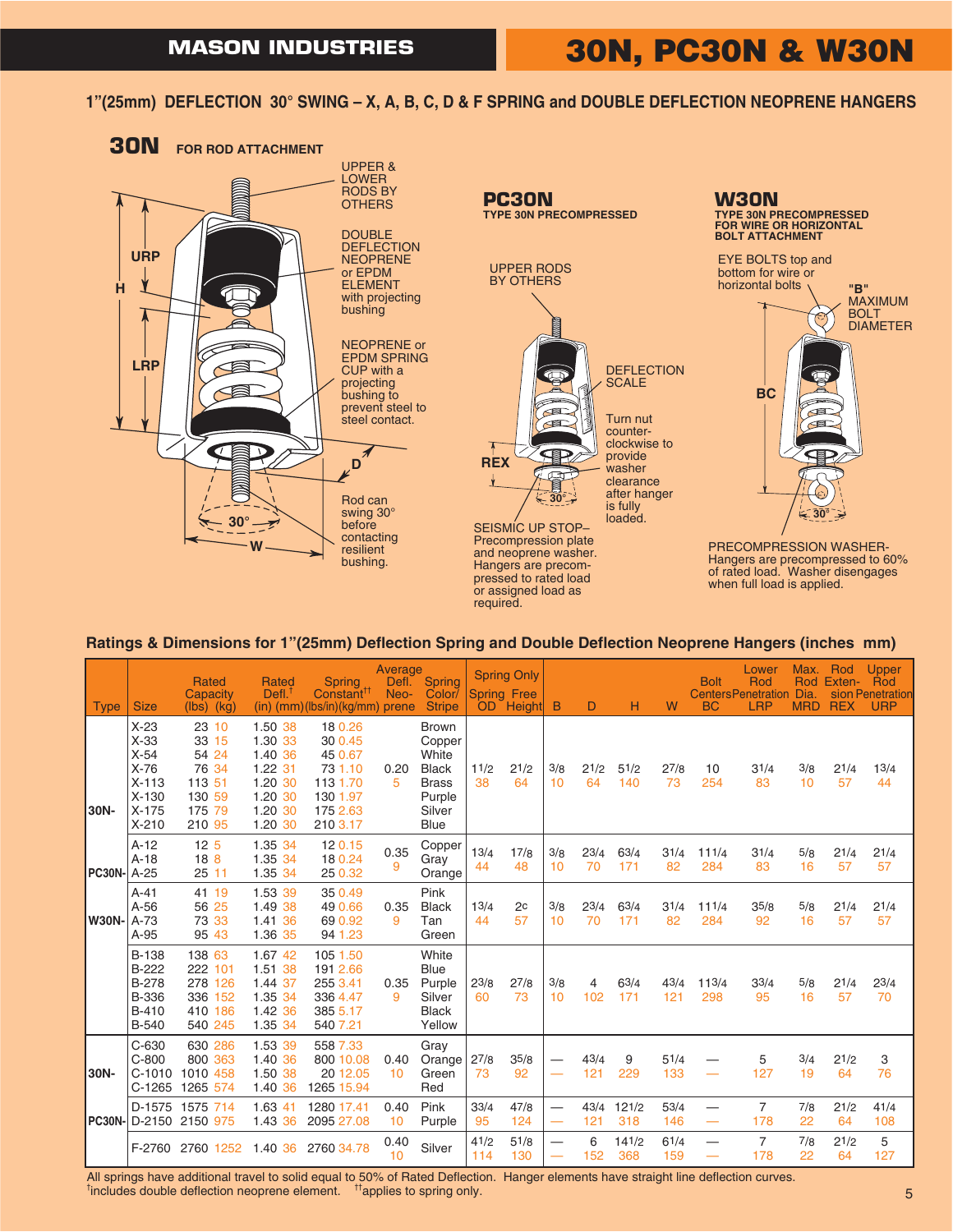# **HS, PCHS and WHS**

## **MASON INDUSTRIES**

## **1"(25mm) Deflection X, A & B SPRING HANGERS**



### **Ratings & Dimensions for 1"(25mm) Deflection Spring Hangers (inches millimeters)**

| <b>Type</b>         | <b>Size</b>                                                                                    | <b>Rated</b><br>Capacity<br>$(lbs)$ $(kg)$                               | <b>Rated</b><br>Defl <sup>1</sup>                                                    | <b>Spring</b><br>Constant<br>$(in)$ (mm) (lbs/in) (kg/mm)                                | <b>Spring</b><br>Color/<br><b>Stripe</b>                                                           | <b>Spring Only</b>       | <b>Spring Free</b><br>OD Height | B                      | D                        | н                          | W                        | <b>Bolt</b><br><b>BC</b>   | Lower<br>Rod<br><b>Centers Penetration Dia.</b><br><b>LRP</b> | Max.<br>Rod<br><b>MRD</b> | Rod<br>Exten-<br>sion<br><b>REX</b> |
|---------------------|------------------------------------------------------------------------------------------------|--------------------------------------------------------------------------|--------------------------------------------------------------------------------------|------------------------------------------------------------------------------------------|----------------------------------------------------------------------------------------------------|--------------------------|---------------------------------|------------------------|--------------------------|----------------------------|--------------------------|----------------------------|---------------------------------------------------------------|---------------------------|-------------------------------------|
|                     | $X-23$<br>$X-33$<br>$X-54$<br>$X-76$<br>$X-113$<br>$X-130$<br>$X-175$<br>$X-210$               | 23 10<br>33 15<br>54 24<br>76 34<br>113 51<br>130 59<br>175 79<br>210 95 | 1.30 33<br>1.10 28<br>1.20 30<br>1.02 25<br>1.00 25<br>1.00 25<br>1.00 25<br>1.00 25 | 18 0.30<br>30 0.54<br>45 0.80<br>73 1.36<br>113 2.04<br>130 2.36<br>175 3.16<br>210 3.80 | <b>Brown</b><br>Copper<br>White<br><b>Black</b><br><b>Brass</b><br>Purple<br>Silver<br><b>Blue</b> | 11/2<br>38               | 21/2<br>64                      | 1/4<br>6               | 21/2<br>64               | 41/4<br>108                | 27/8<br>73               | 57/8<br>149                | 31/2<br>89                                                    | 3/8<br>10                 | 13/4<br>44                          |
| 1"<br>25mm<br>Defl. | $A-12$<br>$A-18$<br>$A-25$                                                                     | 12 <sub>5</sub><br>18 <sub>8</sub><br>25 11                              | 1.00 25<br>1.00 25<br>1.00 25                                                        | 12 0.20<br>18 0.32<br>25 0.44                                                            | Copper<br>Gray<br>Orange                                                                           | 13/4<br>44               | 17/8<br>48                      | 3/8<br>10              | 23/4<br>70               | 53/4<br>146                | 31/4<br>83               | 61/2<br>165                | 31/2<br>89                                                    | 5/8<br>16                 | 21/4<br>57                          |
| HS-                 | $A-41$<br>$A-56$<br>$A-73$<br>A-95                                                             | 41 19<br>56 25<br>73 33<br>95 43                                         | 1.18 30<br>1.14 30<br>1.06 27<br>1.01 26                                             | 35 0.63<br>49 0.83<br>69 1.22<br>94 1.65                                                 | Pink<br><b>Black</b><br>Tan<br>Green                                                               | 13/4<br>44               | 21/4<br>57                      | 3/8<br>10              | 23/4<br>70               | 53/4<br>146                | 31/4<br>83               | 61/2<br>165                | 4<br>102                                                      | 5/8<br>16                 | 21/4<br>57                          |
| PCHS-<br>WHS-       | $A-45$<br>$A-75$<br>$A-125$<br>A-200<br>A-310<br>$A-400$                                       | 45 20<br>75 34<br>125 57<br>200 91<br>310 141<br>400 181                 | 1.60 41<br>1.50 38<br>1.33 34<br>1.15 29<br>1.00 25<br>1.00 25                       | 28 0.49<br>50 0.89<br>94 1.68<br>174 3.14<br>310 5.64<br>400 7.24                        | <b>Blue</b><br>Orange<br><b>Brown</b><br><b>Black</b><br>Yellow<br>Green                           | 13/4<br>44               | 3<br>76                         | 3/8<br>10              | 23/4<br>70               | 53/4<br>146                | 31/4<br>83               | 65/8<br>168                | 4<br>102                                                      | 5/8<br>16                 | 21/2<br>64                          |
|                     | A-510<br>A-625                                                                                 | 510 231<br>625 283                                                       | 1.00 25<br>1.00 25                                                                   | 510 9.24<br>625 11.32                                                                    | Red<br>White                                                                                       | 13/4<br>44<br>13/4<br>44 | 31/8<br>79<br>33/8<br>86        | 3/8<br>10<br>3/8<br>10 | 23/4<br>70<br>23/4<br>70 | 53/4<br>146<br>53/4<br>146 | 31/4<br>83<br>31/4<br>83 | 65/8<br>168<br>65/8<br>168 | 4<br>102<br>4<br>102                                          | 5/8<br>16<br>5/8<br>16    | 21/2<br>64<br>21/2<br>64            |
|                     | $B-65$<br><b>B-85</b><br><b>B-115</b><br><b>B-150</b><br>B-280<br><b>B-450</b><br><b>B-750</b> | 65 29<br>85 39<br>115 52<br>150 68<br>280 127<br>450 204<br>750 340      | 2.10 53<br>2.10 53<br>2.0051<br>2.0051<br>1.60 41<br>1.31 33<br>1.12 28              | 31 0.55<br>40 0.74<br>57 1.02<br>75 1.33<br>174 3.10<br>344 6.18<br>670 12.14            | <b>Brown</b><br><b>White/Black</b><br>Silver<br>Orange<br>Green<br>Red<br>White                    | 23/8<br>60               | 4<br>102                        | 1/2<br>13              | 4<br>102                 | 71/4<br>184                | 43/4<br>121              | 10<br>254                  | 41/4<br>108                                                   | 3/4<br>19                 | 21/4<br>57                          |
| HS-<br><b>PCHS</b>  | B-1000                                                                                         | 1000<br>454                                                              | 1.00 25                                                                              | 1000 18.16                                                                               | Blue                                                                                               | 23/8<br>60               | $\overline{4}$<br>102           |                        | $\overline{4}$<br>102    | 71/4<br>184                | 43/4<br>121              | $\overline{\phantom{0}}$   | 41/4<br>108                                                   | 3/4<br>14                 | 21/4<br>57                          |

6 All springs have additional travel to solid equal to 50% of the rated deflection.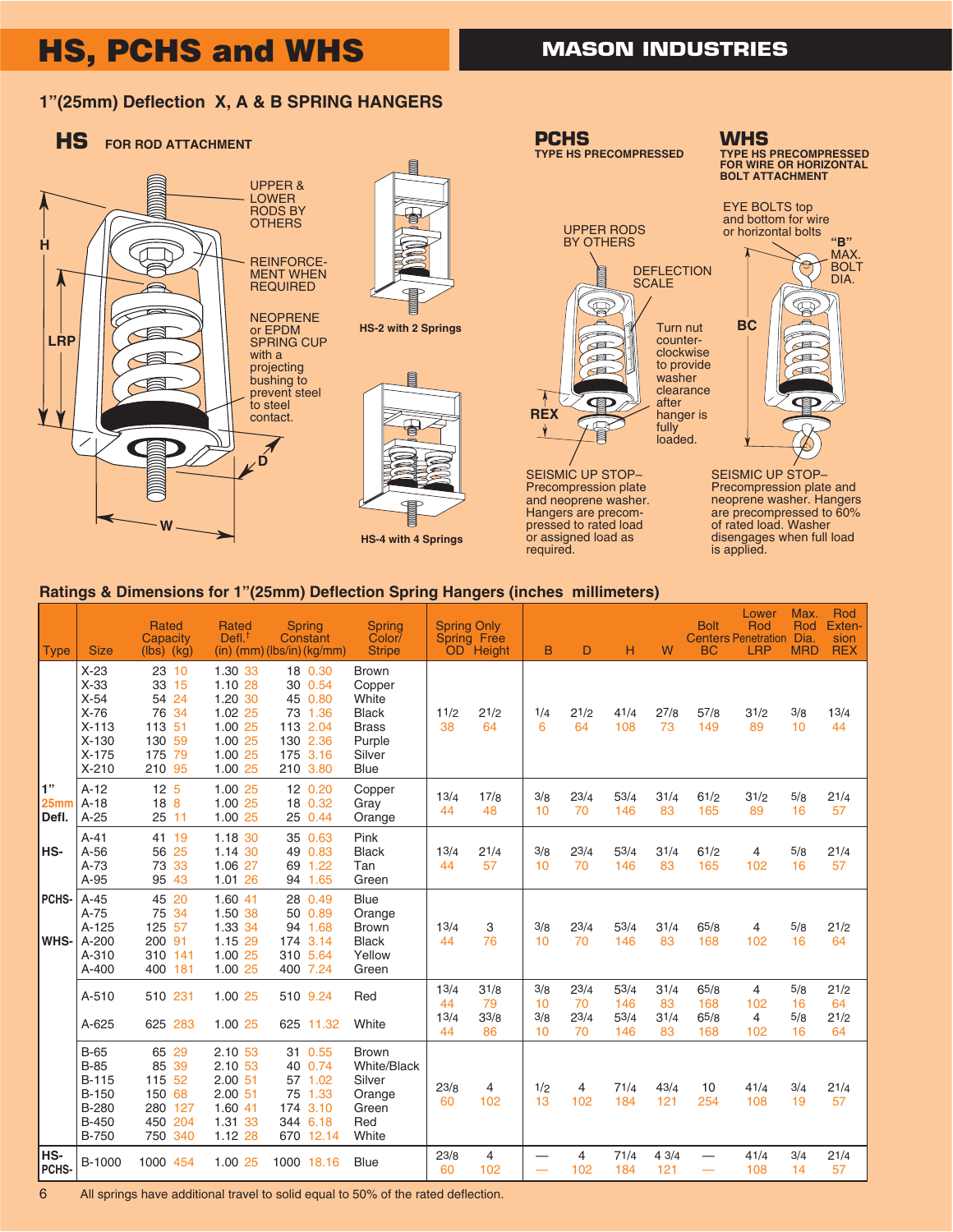# **HS, PCHS and WHS**

### **1"(25mm) DEFLECTION C AND MULTIPLE C SPRING HANGERS**

### **Ratings & Dimensions for 1"(25mm) Deflection Spring Hangers (inches millimeters)**

| <b>Type</b>                       | <b>Size</b>                                                            | Rated<br>Capacity<br>$(lbs)$ $(kg)$                                                    | Rated<br>Defl. <sup>1</sup><br>$(in)$ (mm)                                | <b>Spring</b><br>Constant<br>(lbs/in)(kg/mm)                                                   | <b>Spring</b><br>Color/<br><b>Stripe</b>                                             | OD.        | <b>Spring Only</b><br><b>Spring Free</b><br>Height | B | D        | н           | W           | <b>Bolt</b><br><b>BC</b> | Lower<br>Rod<br><b>Centers Penetration</b><br><b>LRP</b> | Max.<br>Rod<br>Dia.<br><b>MRD</b> | Rod<br>Exten-<br>sion<br><b>REX</b> |
|-----------------------------------|------------------------------------------------------------------------|----------------------------------------------------------------------------------------|---------------------------------------------------------------------------|------------------------------------------------------------------------------------------------|--------------------------------------------------------------------------------------|------------|----------------------------------------------------|---|----------|-------------|-------------|--------------------------|----------------------------------------------------------|-----------------------------------|-------------------------------------|
| 1"<br>25 <sub>mm</sub><br>l Defl. | $1 - 1000$<br>1-1350<br>1-1750<br>1-2100<br>1-2385<br>1-2650<br>1-2935 | 1000 454<br>1350 612<br>1750 794<br>2100 953<br>2385 1082<br>2650<br>1202<br>2935 1331 | 1.00 25<br>1.00 25<br>1.00 25<br>1.00 25<br>1.00 25<br>1.00 25<br>1.00 25 | 1000 18.16<br>1350 24.48<br>1750 31.76<br>2100 38.12<br>2385 43.28<br>2650 48.08<br>2935 53.24 | <b>Black</b><br>Yellow<br>Black*<br>Yellow*<br>Yellow**<br>Red <sup>*</sup><br>Red** | 27/8<br>73 | 41/8<br>105                                        |   | 4<br>102 | 83/4<br>222 | 51/4<br>133 |                          | 5<br>127                                                 | 7/8<br>22                         | 21/4<br>57                          |
| IHS-                              | 2-2700<br>2-3500<br>2-4200                                             | 2700 1225<br>3500 1588<br>4200 1905                                                    | 1.00 25<br>1.00 25<br>1.00 25                                             | 2700 49.00<br>3500 63.52<br>4200 76.20                                                         | Yellow<br>Black*<br>Yellow*                                                          | 27/8<br>73 | 41/8<br>105                                        |   | 9<br>229 | 10<br>254   | 51/4<br>133 |                          | 178                                                      | 25                                | 41/4<br>108                         |
| PCHS-                             | 4-5400<br>4-7000<br>4-8400                                             | 5400 2449<br>7000 3175<br>8400 3810                                                    | 1.00 25<br>1.00 25<br>1.00 25                                             | 5400 97.96<br>7000 127.00<br>8400 152.40                                                       | Yellow<br>Black*<br>Yellow*                                                          | 27/8<br>73 | 41/8<br>105                                        |   | 178      | 13<br>330   | 87/8<br>225 | –                        | 178                                                      | 11/4<br>32                        | 41/2<br>114                         |
|                                   | 4-9540<br>4-10600<br>4-11740                                           | 9540 4327<br>10600 4808<br>11740 5325                                                  | 1.00 25<br>1.00 25<br>1.00 25                                             | 9540 173.08<br>10600 192.32<br>11740 213.00                                                    | Yellow**<br>Red*<br>Red**                                                            | 27/8<br>73 | 41/8<br>105                                        |   | 178      | 13<br>330   | 87/8<br>225 | –                        | 178                                                      | 11/4<br>32                        | 41/2<br>114                         |

† All springs have additional travel to solid equal to 50% of the rated deflection.

#### \*with Red inner spring \*\*with Green inner spring

## **2"(51mm) DEFLECTION B, B2, C2 AND MULTIPLE C2 SPRING HANGERS**

### **Ratings & Dimensions for 2"(51mm) Deflection Spring Hangers (inches millimeters)**

|                                                        |                                                                                                                                                                                                                   | Rated<br>Capacity                                                                                                     | Rated<br>Defl <sup>†</sup>                                                                                                            | <b>Spring</b><br>Constant                                                                                                        | <b>Spring</b><br>Color/                                                                                                   |                 | <b>Spring Only</b><br>Spring Free |           |          |             |             | <b>Bolt</b> | Lower<br>Rod<br><b>Centers Penetration</b> | Max.<br>Rod<br>Dia. | Rod<br>Exten-<br>sion |
|--------------------------------------------------------|-------------------------------------------------------------------------------------------------------------------------------------------------------------------------------------------------------------------|-----------------------------------------------------------------------------------------------------------------------|---------------------------------------------------------------------------------------------------------------------------------------|----------------------------------------------------------------------------------------------------------------------------------|---------------------------------------------------------------------------------------------------------------------------|-----------------|-----------------------------------|-----------|----------|-------------|-------------|-------------|--------------------------------------------|---------------------|-----------------------|
| <b>Type</b>                                            | <b>Size</b>                                                                                                                                                                                                       | $(lbs)$ $(kg)$                                                                                                        |                                                                                                                                       | $(in)$ (mm) (lbs/in) (kg/mm)                                                                                                     | <b>Stripe</b>                                                                                                             | OD <sup>1</sup> | Height                            | B         | D        | н           | W           | <b>BC</b>   | <b>LRP</b>                                 | <b>MRD</b>          | <b>REX</b>            |
| 2"<br>51 <sub>mm</sub><br>Defl.<br><b>HS-</b><br>PCHS- | $B-20$<br>$B-26$<br><b>B-35</b><br>$B-50$<br>$B-65$<br>$B-85$<br><b>B-115</b><br><b>B-150</b>                                                                                                                     | 20 <sub>9</sub><br>26 12<br>35 16<br>50 23<br>65 29<br>85 39<br>115 52<br>150 68                                      | $2.40$ 61<br>2.18 55<br>2.20 56<br>2.20 56<br>2.10 53<br>2.10 53<br>$2.00$ 51<br>$2.00$ 51                                            | 8 0.15<br>12 0.22<br>16 0.29<br>24 0.41<br>31 0.55<br>40 0.74<br>57 1.02<br>75 1.33                                              | Tan<br>White/Blue<br>Purple<br>White/Red<br><b>Brown</b><br>White/Black<br>Silver<br>Orange                               | 23/8<br>60      | 4<br>102                          | 1/2<br>13 | 4<br>102 | 71/4<br>184 | 43/4<br>121 | 10<br>254   | 51/8<br>130                                | 3/4<br>19           | 21/4<br>57            |
| WHS-                                                   | B2-210<br>B2-290<br>$B2 - 450^{\ddagger}$<br>B2-680 <sup>‡</sup>                                                                                                                                                  | 210 95<br>290 132<br>450 204<br>680 308                                                                               | 2.12 54<br>$2.00$ 51<br>$2.00$ 51<br>$2.00$ 51                                                                                        | 99 1.76<br>144 2.59<br>224 4.00<br>340 6.04                                                                                      | Silver<br><b>Blue</b><br>Tan<br>Gray                                                                                      | 23/8<br>60      | 41/2<br>114                       | 1/2<br>13 | 4<br>102 | 71/4<br>184 | 43/4<br>121 | 10<br>254   | 51/8<br>130                                | 3/4<br>19           | 21/4<br>57            |
| HS-<br>PCHS-                                           | $C2-125$<br>$C2-170$<br>$C2-210$<br>C <sub>2</sub> -260<br>C <sub>2</sub> -330<br>$C2-460$<br>$C2 - 610$<br>$C2 - 880^{\ddagger}$<br>$C2 - 1210^{\ddagger}$<br>$C2 - 1540^{\ddagger}$<br>$C2 - 1870$ <sup>‡</sup> | 125 57<br>170 77<br>210 95<br>260 118<br>330 150<br>460 209<br>610 277<br>880 399<br>1210 549<br>1540 699<br>1870 848 | 2.50 64<br>$2.40$ 61<br>2.30 58<br>2.20 56<br>$2.00$ 51<br>$2.00$ 51<br>$2.00$ 51<br>$2.00$ 51<br>$2.00$ 51<br>$2.00$ 51<br>$2.00$ 51 | 50 0.89<br>70 1.26<br>90 1.64<br>120 2.11<br>165 2.94<br>230 4.10<br>305 5.43<br>440 7.82<br>605 10.76<br>770 13.71<br>935 16.63 | Purple<br><b>Brown</b><br>Red<br>White<br><b>Black</b><br>Blue<br>Green<br>Gray<br>Silver<br>Gray <sup>*</sup><br>Silver* | 27/8<br>73      | 5<br>127                          |           | 4<br>102 | 83/4<br>222 | 51/4<br>133 |             | 51/4<br>133                                | 7/8<br>22           | 21/4<br>57            |
|                                                        | $2 - C2 - 2420$ <sup>‡</sup><br>$2 - C2 - 3080^{\ddagger}$<br>$2 - C2 - 3740$ <sup>#</sup>                                                                                                                        | 2420 1098<br>3080<br>1397<br>3740 1696                                                                                | $2.00$ 51<br>$2.00$ 51<br>$2.00$ 51                                                                                                   | 605 21.53<br>770 27.39<br>935 33.25                                                                                              | Silver<br>Gray <sup>*</sup><br>Silver*                                                                                    | 27/8<br>73      | 5<br>127                          |           | 9<br>229 | 10<br>254   | 51/4<br>133 |             | 6<br>152                                   | 1<br>25             | 41/4<br>108           |
|                                                        | $4 - C2 - 3520$ <sup>‡</sup><br>$4 - C2 - 4840^{\ddagger}$<br>$4 - C2 - 6160^{\ddagger}$<br>$4 - C2 - 7480^{\ddagger}$                                                                                            | 3520 1597<br>4840 2195<br>6160<br>2794<br>7480 3393                                                                   | $2.00$ 51<br>$2.00$ 51<br>$2.00$ 51<br>$2.00$ 51                                                                                      | 440 31.31<br>605 43.04<br>770 54.78<br>935 66.53                                                                                 | Gray<br>Silver<br>Gray*<br>Silver*                                                                                        | 27/8<br>73      | 5<br>127                          |           | 7<br>178 | 13<br>330   | 87/8<br>225 |             | 8<br>203                                   | 11/4<br>32          | 41/2<br>114           |

All springs without "‡" have additional travel to solid equal to 50% of the rated deflection.

\*with Red inner spring

‡ Published ratings allow minimum 25% additional travel to solid. For a full 50% specified minimum use the following ratings:

| <b>Size</b>                                                                                              | <b>Derated</b><br>Capacity<br>(kg)<br>(Ibs)                           | Defl.<br>(in)<br>(mm)                                           | <b>Size</b>                                                       | <b>Derated</b><br>Capacity<br>(kg)<br>(lbs)               | Defl.<br>$(in)$ $(mm)$                                | <b>Size</b>                                      | <b>Derated</b><br>Capacity<br>(kg)<br>(lbs)                  | <b>Defl</b><br>$(in)$ $(mm)$                     |
|----------------------------------------------------------------------------------------------------------|-----------------------------------------------------------------------|-----------------------------------------------------------------|-------------------------------------------------------------------|-----------------------------------------------------------|-------------------------------------------------------|--------------------------------------------------|--------------------------------------------------------------|--------------------------------------------------|
| B <sub>2</sub> -450<br>B <sub>2</sub> -680<br>C <sub>2</sub> -880<br>$C2 - 1210$<br>C <sub>2</sub> -1540 | 410<br>186<br>565<br>-256<br>363<br>800<br>1010<br>458<br>1285<br>583 | 46<br>.83<br>.66<br>42<br>.82<br>-46<br>.67<br>42<br>.67<br>-42 | C <sub>2</sub> -1870<br>2-C2-1760<br>$2 - C2 - 2420$<br>2-C2-3080 | 1560<br>708<br>1600<br>726<br>2020<br>916<br>2570<br>1166 | .67<br>42<br>1.82<br>46<br>1.67<br>-42<br>1.67<br>-42 | 2-C2-3740<br>4-C2-4840<br>4-C2-6160<br>4-C2-7480 | 3120<br>1415<br>4040<br>1833<br>5145<br>2334<br>6245<br>2833 | 42<br>.67<br>.67<br>42<br>.67<br>42<br>.67<br>42 |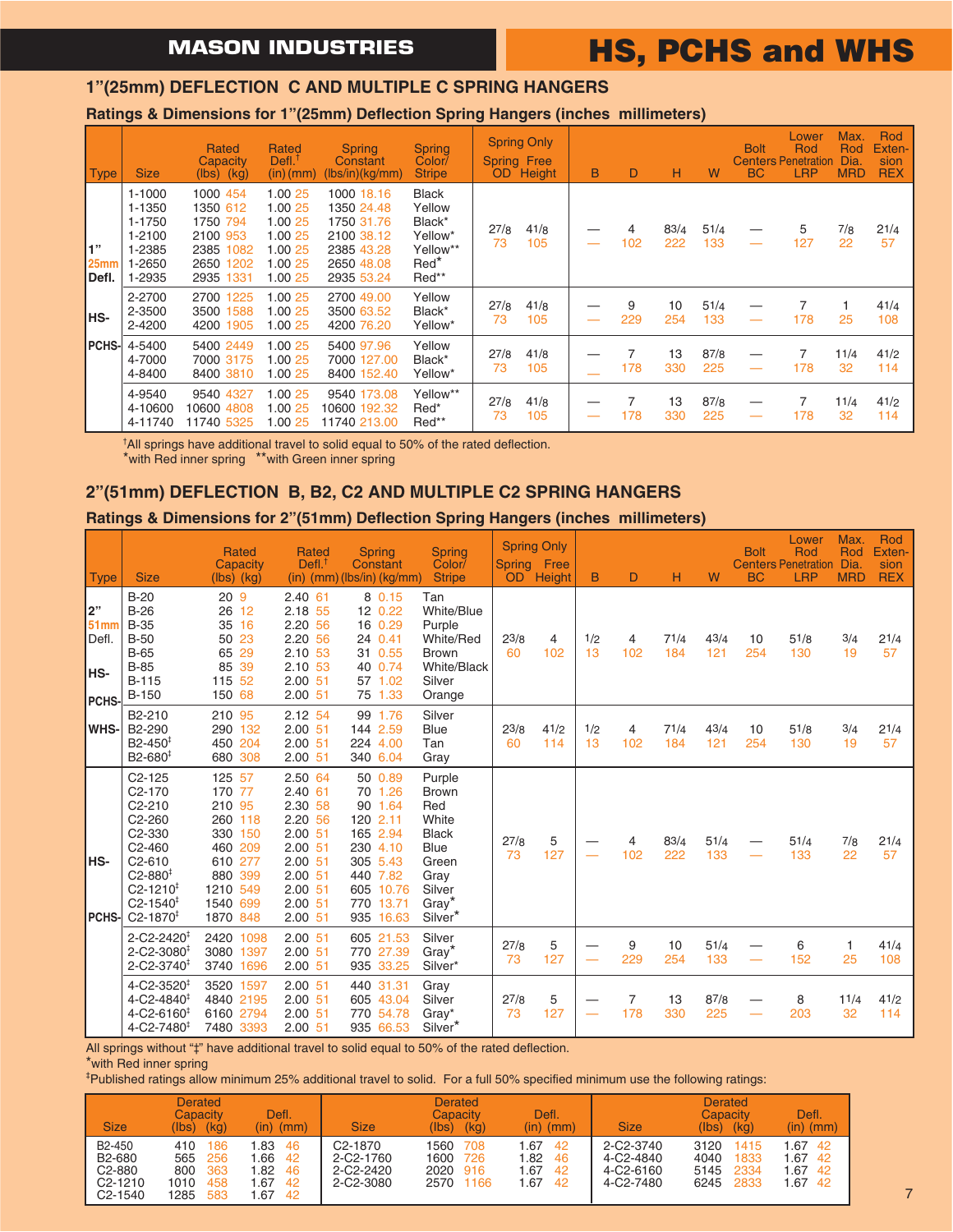## **DNHS, PCDNHS & WDNHS**

## **1"(25mm) DEFLECTION X, A & B SPRING and DOUBLE DEFLECTION NEOPRENE HANGERS**



#### **Ratings & Dimensions for 1"(25mm) Deflection Spring and Double Deflection Neoprene Hangers (inches mm)**

| <b>Type</b>                                   | <b>Size</b>                                                                                      | <b>Rated</b><br>Capacity<br>$(lbs)$ $(kg)$                                   | <b>Rated</b><br>Defl.                                                                | <b>Spring</b><br>Constant <sup>11</sup><br>$(in)$ (mm)( $lbs/in)$ (kg/mm) prene          | Average<br>Defl.<br>Neo- | Spring<br>Color/<br><b>Stripe</b>                                                           | <b>Spring Only</b><br><b>Spring Free</b> | OD Height                | B                      | D                        | н                          | W                        | <b>Bolt</b><br><b>BC</b>   | Lower<br>Rod<br><b>CentersPenetration Dia</b><br><b>LRP</b> | Max.<br><b>MRD</b>     | Rod<br>Rod Exten-<br><b>REX</b> | <b>Upper</b><br>Rod<br>sion Penetration<br><b>URP</b> |
|-----------------------------------------------|--------------------------------------------------------------------------------------------------|------------------------------------------------------------------------------|--------------------------------------------------------------------------------------|------------------------------------------------------------------------------------------|--------------------------|---------------------------------------------------------------------------------------------|------------------------------------------|--------------------------|------------------------|--------------------------|----------------------------|--------------------------|----------------------------|-------------------------------------------------------------|------------------------|---------------------------------|-------------------------------------------------------|
|                                               | $X-23$<br>$X-33$<br>$X-54$<br>$X-76$<br>$X-113$<br>$X-130$<br>$X-175$<br>$X-210$                 | 23 10<br>15<br>33<br>54 24<br>76 34<br>113 51<br>130 59<br>175 79<br>210 95  | 1.50 38<br>1.30 33<br>1.40 36<br>1.22 31<br>1.20 30<br>1.20 30<br>1.20 30<br>1.20 30 | 18 0.26<br>30 0.45<br>45 0.67<br>73 1.10<br>113 1.70<br>130 1.97<br>175 2.63<br>210 3.17 | 0.20<br>5                | <b>Brown</b><br>Copper<br>White<br><b>Black</b><br><b>Brass</b><br>Purple<br>Silver<br>Blue | 11/2<br>25                               | 21/2<br>64               | 3/8<br>10              | 21/2<br>64               | 51/2<br>140                | 27/8<br>73               | 71/4<br>184                | 31/4<br>83                                                  | 3/8<br>10              | 13/4<br>44                      | 13/4<br>44                                            |
|                                               | $A-12$<br>$A-18$<br>$A-25$                                                                       | 12 <sub>5</sub><br>18 <sub>8</sub><br>25 11                                  | 1.35 34<br>1.35<br>-34<br>1.35 34                                                    | 12 0.15<br>18 0.24<br>25 0.32                                                            | 0.35<br>9                | Copper<br>Gray<br>Orange                                                                    | 13/4<br>44                               | 17/8<br>48               | 3/8<br>10              | 23/4<br>70               | 63/4<br>171                | 31/4<br>83               | 91/4<br>235                | 31/2<br>89                                                  | $fi/\bullet$<br>16     | 21/4<br>57                      | 21/4<br>57                                            |
| 1"<br>25 <sub>mm</sub><br>Defl.               | $A-41$<br>$A-56$<br>$A-73$<br>A-95                                                               | 41 19<br>25<br>56<br>73 33<br>95 43                                          | 1.53 39<br>1.49 38<br>36<br>1.41<br>1.36 35                                          | 35 0.49<br>49 0.66<br>69 0.92<br>94 1.23                                                 | 0.35<br>9                | Pink<br><b>Black</b><br>Tan<br>Green                                                        | 13/4<br>44                               | 21/4<br>57               | 3/8<br>10              | 23/4<br>70               | 63/4<br>171                | 31/4<br>83               | 91/4<br>235                | 4<br>102                                                    | 5/8<br>16              | 21/4<br>57                      | 21/4<br>57                                            |
| <b>DNHS-</b><br>PCDNHS-A-125<br><b>WDNHS-</b> | $A-45$<br>$A-75$<br>$A-200$<br>A-310<br>$A - 400$                                                | 45 20<br>34<br>75<br>57<br>125<br>200 91<br>310 141<br>400 181               | 1.95 50<br>1.85 47<br>1.68 43<br>1.50 38<br>1.35 34<br>1.35 34                       | 28 0.40<br>50 0.72<br>94 1.33<br>174 2.39<br>310 4.15<br>400 5.32                        | 0.35<br>9                | <b>Blue</b><br>Orange<br><b>Brown</b><br><b>Black</b><br>Yellow<br>Green                    | 13/4<br>44                               | 3<br>76                  | 3/8<br>10              | 23/4<br>70               | 63/4<br>171                | 31/4<br>83               | 91/4<br>235                | 4<br>102                                                    | 5/8<br>16              | 21/2<br>64                      | 21/4<br>57                                            |
|                                               | A-510<br>A-625                                                                                   | 510 231<br>625 283                                                           | 1.35 34<br>1.35 34                                                                   | 510 6.79<br>625 8.32                                                                     | 0.35<br>9<br>0.35<br>9   | Red<br>White                                                                                | 13/4<br>44<br>13/4<br>44                 | 31/8<br>79<br>33/8<br>86 | 3/8<br>10<br>3/8<br>10 | 23/4<br>70<br>23/4<br>70 | 63/4<br>171<br>63/4<br>171 | 31/4<br>83<br>31/4<br>83 | 91/4<br>235<br>91/4<br>235 | 4<br>102<br>4<br>102                                        | 5/8<br>16<br>5/8<br>16 | 21/2<br>64<br>21/2<br>64        | 21/4<br>57<br>21/4<br>57                              |
|                                               | $B-65$<br>$B-85$<br><b>B-115</b><br><b>B-150</b><br><b>B-280</b><br><b>B-450</b><br><b>B-750</b> | 29<br>65<br>39<br>85<br>115 52<br>150 68<br>280 127<br>450<br>204<br>750 340 | 2.45 62<br>2.45 62<br>2.35 60<br>2.35 60<br>1.95 50<br>1.66 42<br>1.47 37            | 31 0.47<br>40 0.63<br>57 0.87<br>75 1.13<br>174 2.54<br>344 4.86<br>670 9.19             | 0.35<br>9                | Brown*<br>White*<br>Silver<br>Orange<br>Green<br>Red<br>White                               | 23/8<br>60                               | 4<br>102                 | 1/2<br>13              | $\overline{4}$<br>102    | 9<br>229                   | 43/4<br>121              | 11<br>279                  | 41/4<br>108                                                 | 3/4<br>19              | 21/4<br>57                      | 3<br>76                                               |
| <b>DNHS-</b><br>PCDNHS-                       | B-1000                                                                                           | 1000 454                                                                     | 1.35 34                                                                              | 1000 13.35                                                                               | 0.35<br>9                | <b>Blue</b>                                                                                 | 23/8<br>60                               | 4<br>102                 | —                      | 4<br>102                 | 9<br>229                   | 43/4<br>121              |                            | 41/4<br>108                                                 | 3/4<br>19              | 21/4<br>57                      | 3<br>76                                               |

All springs have additional travel to solid equal to 50% of Rated Deflection. Neoprene elements have straight line deflection curves. <sup>†</sup>includes double deflection neoprene element. <sup>††</sup>applies to spring only. \*with Black Color Stripe

8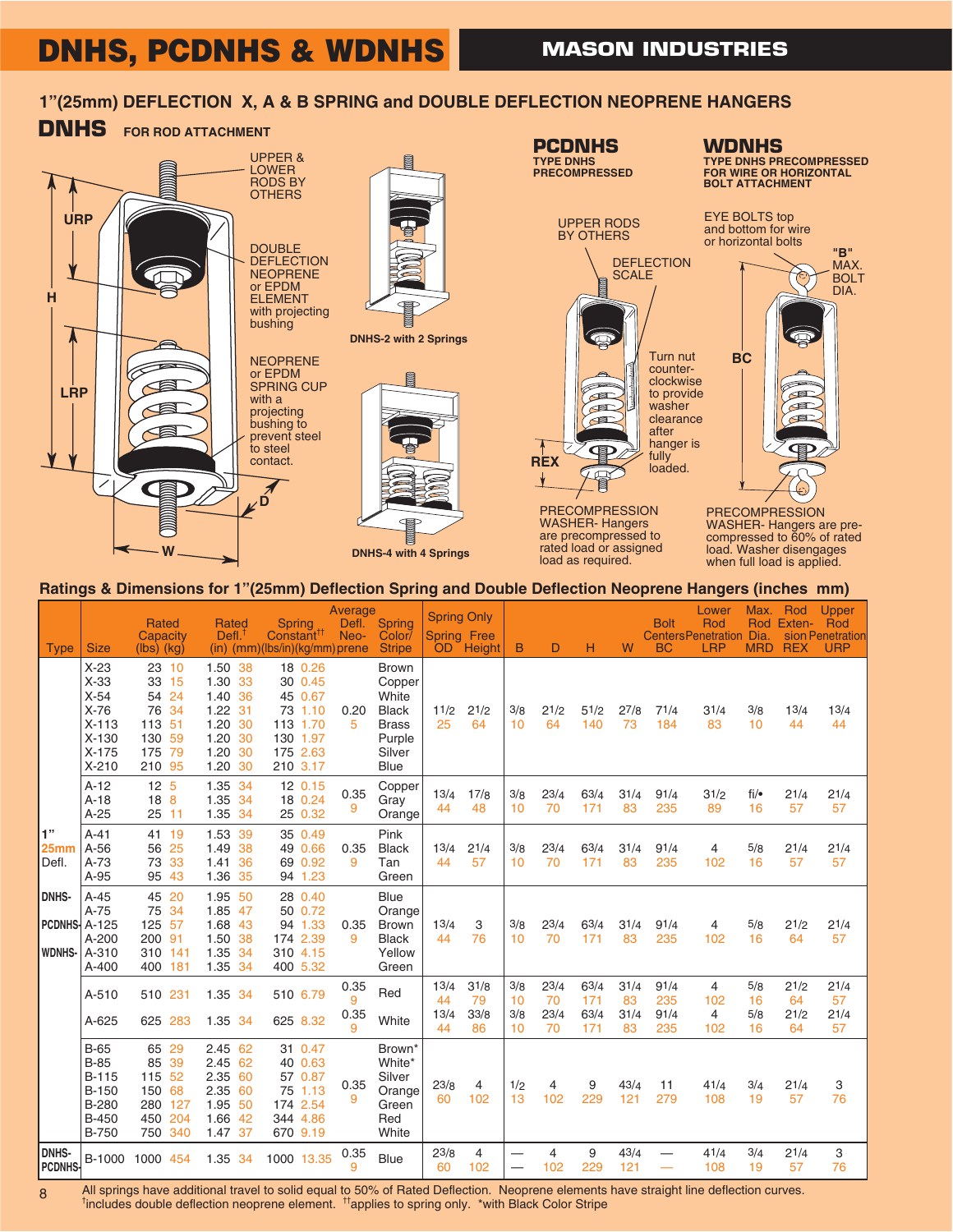## **DNHS, PCDNHS & WDNHS**

### **1"(25mm) DEFLECTION C & MULTIPLE C SPRING and DOUBLE DEFLECTION NEOPRENE HANGERS**

**Ratings & Dimensions for 1" (25mm) Deflection Spring and Double Deflection Neoprene Hangers**

| <b>Type</b>                     | <b>Size</b>                                                                | Rated<br>Capacity<br>$(lbs)$ $(kg)$                                                          | Rated<br>Defl.                                                           | <b>Spring</b><br><b>Constant<sup>TT</sup></b><br>(in)(mm)(bs/in)(kg/mm)                           | Average<br>Defl.<br>Neo-<br>prene | <b>Spring</b><br>Color/<br><b>Stripe</b>                                                                     | <b>Spring Free</b><br><b>OD</b> | <b>Spring Only</b><br>Height | B | D        | н         | W           | <b>Bolt</b><br>BC | Lower<br>Rod<br><b>Centers Penetration</b><br><b>LRP</b> | Max.<br><b>Rod</b><br>Dia<br><b>MRD</b> | Rod<br>Exten-<br><b>REX</b> | Upper<br>Rod<br>sion Penetration<br><b>URP</b> |
|---------------------------------|----------------------------------------------------------------------------|----------------------------------------------------------------------------------------------|--------------------------------------------------------------------------|---------------------------------------------------------------------------------------------------|-----------------------------------|--------------------------------------------------------------------------------------------------------------|---------------------------------|------------------------------|---|----------|-----------|-------------|-------------------|----------------------------------------------------------|-----------------------------------------|-----------------------------|------------------------------------------------|
| 1"<br>25 <sub>mm</sub><br>Defl. | $1 - 1000$<br>1-1350<br>1-1750<br>$1 - 2100$<br>1-2385<br>1-2650<br>1-2935 | 1000 454<br>1350 612<br>1750 794<br>2100 953<br>2385<br>1082<br>2650<br>1202<br>2935<br>1331 | 1.40 36<br>1.40 36<br>1.40 36<br>1.40 36<br>.40, 36<br>.40.36<br>1.40 36 | 1000 12.61<br>1350<br>17.00<br>1750 22.06<br>2100 26.47<br>2385 30.06<br>2650 33.30<br>2935 36.97 | 0.40<br>10                        | <b>Black</b><br>Yellow<br>Black <sup>*</sup><br>Yellow <sup>*</sup><br>Yellow**<br>Red <sup>*</sup><br>Red** | 27/8<br>73                      | 41/8<br>105                  |   | 102      | 11<br>279 | 51/4<br>133 |                   | 5<br>127                                                 | 7/8<br>22                               | 21/4<br>57                  | 31/4<br>83                                     |
| <b>DNHS-</b><br>I PCDNHS-I      | 2-2700<br>2-3500<br>2-4200                                                 | 2700<br>1225<br>3500<br>1588<br>4200<br>1905                                                 | $.40\,36$<br>.40.36<br>1.40 36                                           | 2700 34.03<br>3500 44.11<br>4200 52.92                                                            | 0.40<br>10                        | Yellow<br>Black*<br>Yellow <sup>*</sup>                                                                      | 27/8<br>73                      | 41/8<br>105                  |   | 9<br>229 | 12<br>305 | 51/4<br>133 |                   | 178                                                      | 25                                      | 41/4<br>108                 | 33/4<br>95                                     |
|                                 | 4-5400<br>4-7000<br>4-8400                                                 | 5400 2449<br>7000 3175<br>8400 3810                                                          | 1.40 36<br>1.40 36<br>1.40 36                                            | 5400 68.03<br>7000 88.19<br>8400 105.83                                                           | 0.40<br>10                        | Yellow<br>Black*<br>Yellow <sup>*</sup>                                                                      | 27/8<br>73                      | 41/8<br>105                  |   | 178      | 15<br>381 | 87/8<br>225 |                   | 178                                                      | 11/4<br>32                              | 41/2<br>114                 | 6<br>152                                       |
|                                 | 4-9540                                                                     | 9540 4327<br>4-10600 10600 4808<br>4-11740 11740 5325                                        | 1.40 36<br>.40 36<br>1.40 36                                             | 9540 20.19<br>10600<br>133.56<br>11740 147.92                                                     | 0.40<br>10                        | Yellow**<br>Red <sup>*</sup><br>Red**                                                                        | 27/8<br>73                      | 41/8<br>105                  |   | 178      | 15<br>381 | 87/8<br>225 |                   | 178                                                      | 11/4<br>32                              | 41/2<br>114                 | 6<br>152                                       |

All springs have additional travel to solid equal to 50% of Rated Deflection. Neoprene elements have straight line deflection curves. \*with Red inner spring \*\*with Green inner spring † includes double deflection neoprene element. ††applies to spring only.

### **2"(51mm) DEFLECTION B, B2, C2 & MULTIPLE C2 SPRING and DOUBLE DEFL. NEOPRENE HANGERS**

#### **Ratings & Dimensions for 2"(51mm) Deflection Spring and Double Deflection Neoprene Hangers (inches mm)**

| <b>Type</b>                         | <b>Size</b>                                                                                                                                                                                           | Rated<br>Capacity<br>$(lbs)$ $(kg)$                                                                                   | <b>Rated</b><br>Defl.                                                                                                 | <b>Spring</b><br>Constant <sup>TT</sup><br>$(in)$ (mm) (lbs/in)(kg/mm)                                                          | Average<br>Defl.<br>Neo-<br>prene | Spring<br>Color/<br><b>Stripe</b>                                                                                                         | <b>Spring Free</b><br><b>OD</b> | <b>Spring Only</b><br><b>Height</b> | B         | D        | н         | W           | <b>Bolt</b><br><b>BC</b> | Lower<br>Rod<br><b>CentersPenetration Dia.</b><br><b>LRP</b> | Max.<br>Rod<br><b>MRD</b> | Rod<br>Exten-<br><b>REX</b> | Upper<br>Rod<br>sion Penetration<br><b>URP</b> |
|-------------------------------------|-------------------------------------------------------------------------------------------------------------------------------------------------------------------------------------------------------|-----------------------------------------------------------------------------------------------------------------------|-----------------------------------------------------------------------------------------------------------------------|---------------------------------------------------------------------------------------------------------------------------------|-----------------------------------|-------------------------------------------------------------------------------------------------------------------------------------------|---------------------------------|-------------------------------------|-----------|----------|-----------|-------------|--------------------------|--------------------------------------------------------------|---------------------------|-----------------------------|------------------------------------------------|
| 2"<br><b>51mm</b><br>Defl.<br>DNHS- | $B-20$<br>$B-26$<br>$B-35$<br>$B-50$<br>$B-65$<br>$B-85$<br>$B-115$<br><b>B-150</b>                                                                                                                   | 20 <sub>9</sub><br>26 12<br>35 16<br>50 23<br>65 29<br>85 39<br>115 52<br>150 68                                      | 2.75 70<br>2.53 64<br>2.55 65<br>2.55 62<br>2.45 62<br>2.45 62<br>2.35 60<br>2.35 60                                  | 8 0.13<br>12 0.19<br>16 0.25<br>24 0.35<br>31 0.47<br>40 0.63<br>57 0.87<br>75 1.13                                             | 0.35<br>89                        | Tan<br>White $^{\tiny{\text{\textregistered}}}$<br>Purple<br>White <sup>2</sup><br><b>Brown</b><br>White <sup>3</sup><br>Silver<br>Orange | 23/8<br>60                      | $\overline{4}$<br>102               | 1/2<br>13 | 4<br>102 | 9<br>229  | 43/4<br>121 | 11<br>279                | 51/8<br>130                                                  | 3/4<br>19                 | 21/4<br>57                  | 3<br>76                                        |
| PCDNHS-<br>IWDNHS-                  | B2-210<br>B <sub>2</sub> -290<br>B <sub>2</sub> -450 <sup>‡</sup><br>$B2 - 680^{\frac{1}{2}}$                                                                                                         | 210 95<br>290 132<br>450 204<br>680 308                                                                               | 2.47 63<br>2.35 60<br>2.35 60<br>2.35 60                                                                              | 99 1.51<br>144 2.20<br>224 3.40<br>340 5.13                                                                                     | 0.35<br>89                        | Silver<br><b>Blue</b><br>Tan<br>Gray                                                                                                      | 23/8<br>60                      | 41/2<br>114                         | 1/2<br>13 | 4<br>102 | 9<br>229  | 43/4<br>121 | 131/2<br>343             | 51/8<br>130                                                  | 3/4<br>19                 | 21/4<br>57                  | 3<br>76                                        |
| IDNHS-                              | $C2 - 125$<br>C <sub>2</sub> -170<br>C2-210<br>C2-260<br>C2-330<br>C2-460<br>C <sub>2</sub> -610<br>$C2 - 880^{\ddagger}$<br>C2-1210 <sup>‡</sup><br>C2-1540 <sup>‡</sup><br>$C2 - 1870$ <sup>‡</sup> | 125 57<br>170 77<br>210 95<br>260 118<br>330 150<br>460 209<br>610 277<br>880 399<br>1210 349<br>1540 699<br>1870 848 | 2.90 74<br>2.80 71<br>2.70 69<br>2.60 66<br>2.40 61<br>2.40 61<br>2.40 61<br>2.40 61<br>2.40 61<br>2.40 61<br>2.40 61 | 50 0.77<br>70 1.08<br>90 1.38<br>120 1.79<br>165 2.46<br>230 3.43<br>305 4.54<br>440 6.54<br>605 5.72<br>770 11.46<br>935 13.90 | 0.40<br>10                        | Purple<br><b>Brown</b><br>Red<br>White<br><b>Black</b><br><b>Blue</b><br>Green<br>Grav<br>Silver<br>Gray <sup>*</sup><br>Silver*          | 27/8<br>73                      | 5<br>127                            |           | 4<br>102 | 11<br>279 | 51/4<br>133 |                          | 51/4<br>133                                                  | 7/8<br>22                 | 21/4<br>57                  | 31/4<br>83                                     |
| IPCDNHS-                            | $2 - C2 - 2420$<br>$2 - C2 - 3080$ <sup>+</sup><br>$2 - C2 - 3740$ <sup>+</sup>                                                                                                                       | 2420 1098<br>3080 1397<br>3740 1696                                                                                   | 2.40 61<br>2.40 61<br>2.40 61                                                                                         | 605 18.00<br>770 22.90<br>935 27.80                                                                                             | 0.40<br>10                        | Silver<br>Gray*<br>Silver*                                                                                                                | 27/8<br>73                      | 5<br>127                            |           | 9<br>229 | 12<br>305 | 51/4<br>133 |                          | 6<br>154                                                     | 1<br>25                   | 41/4<br>108                 | 33/4<br>95                                     |
|                                     | $4 - C2 - 3520$ <sup>+</sup><br>$4 - C2 - 4840$ <sup>#</sup><br>4-C2-6160 <sup>+</sup><br>$4 - C2 - 7480$ <sup>#</sup>                                                                                | 3520 1597<br>4840 2195<br>6160 2794<br>7480 3393                                                                      | 2.40 61<br>2.40 61<br>2.40 61<br>2.40 61                                                                              | 440 26.18<br>605 35.98<br>770 45.80<br>935 55.62                                                                                | 0.40<br>10                        | Gray<br>Silver<br>Gray <sup>*</sup><br>Silver <sup>*</sup>                                                                                | 27/8<br>73                      | 5<br>127                            |           | 178      | 15<br>381 | 87/8<br>225 |                          | 8<br>203                                                     | 11/4<br>32                | 41/2<br>114                 | 6<br>152                                       |

All springs without "‡" have additional travel to solid equal to 50% of Rated Deflection. Neoprene elements have straight line deflection curves. <sup>①</sup>with Blue stripe <sup>2</sup>with Red stripe <sup>3</sup>with Black stripe <sup>\*</sup>with Red inner spring

<sup>†</sup>includes double deflection neoprene element. <sup>††</sup>applies to spring only.<br>‡Published ratings allow minimum 25% additional travel to solid. For a

Published ratings allow minimum 25% additional travel to solid. For a full 50% specified minimum use the following ratings:

| <b>Size</b>                                                                                 | <b>Derated</b><br>Capacity<br>(lbs) (kg)                  | Defl.<br>$(in)$ $(mm)$                           | <b>Size</b>                                                 | <b>Derated</b><br>Capacity<br>(lbs)<br>(kg)               | Defl.<br>$(in)$ $(mm)$                                | <b>Size</b>                                      | <b>Derated</b><br>Capacity<br>$(lbs)$ $(kg)$           | Defl.<br>$(in)$ (mm)                         |
|---------------------------------------------------------------------------------------------|-----------------------------------------------------------|--------------------------------------------------|-------------------------------------------------------------|-----------------------------------------------------------|-------------------------------------------------------|--------------------------------------------------|--------------------------------------------------------|----------------------------------------------|
| B <sub>2</sub> -450<br>B <sub>2</sub> -680<br>C2-880<br>$C2 - 1210$<br>C <sub>2</sub> -1540 | 410<br>-186<br>565 256<br>800 363<br>1010 458<br>1285 583 | .83 46<br>.66 42<br>1.82 46<br>1.67 42<br>.67 42 | C <sub>2</sub> -1870<br>2-C2-1760<br>2-C2-2420<br>2-C2-3080 | 1560<br>708<br>1600<br>726<br>2020<br>916<br>2570<br>1166 | .67<br>-42<br>1.82<br>-46<br>.67<br>-42<br>.67<br>-42 | 2-C2-3740<br>4-C2-4840<br>4-C2-6160<br>4-C2-7480 | 3120<br>1415<br>4040<br>1833<br>5145 2334<br>6245 2833 | $.67$ 42<br>$.67$ 42<br>$.67$ 42<br>$.67$ 42 |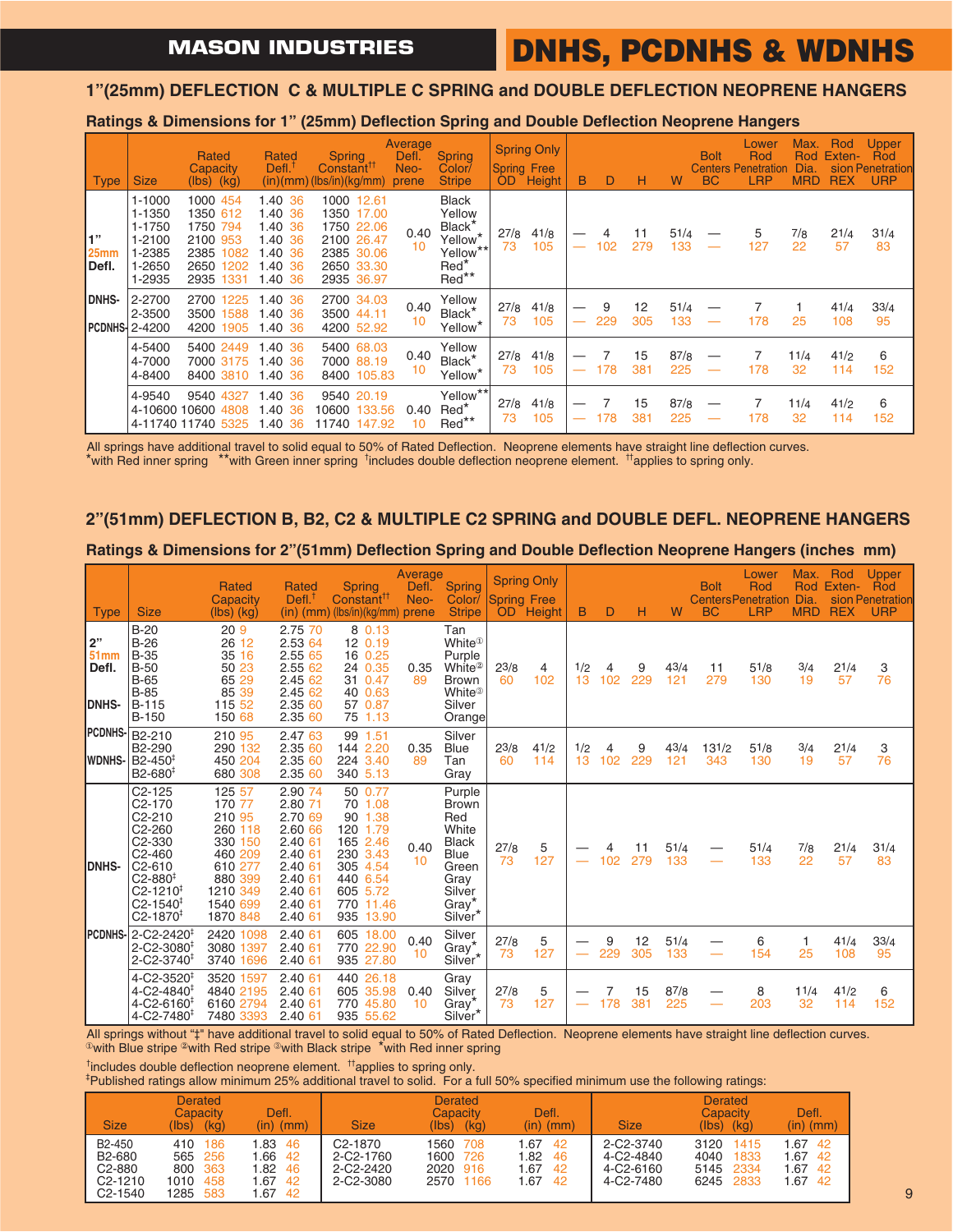## **30N-100 & PC30N-100**

**2"(51mm), 3"(76mm), 4"(102mm) & 5"(127mm) DEFLECTION 30° SWING - 100 SERIES SPRING and DOUBLE DEFLECTION NEOPRENE HANGERS**



### **Ratings & Dimensions for 2"(51mm) Deflection Spring and Double Deflection Neoprene Hangers (inches mm)**

| Type                         | <b>Size</b>                                   | Rated<br>Capacity<br>(lbs)<br>(kg)                                        | Rated<br>$DefL^T$<br>(in)<br>(mm)                                         | <b>Spring</b><br>Constant <sup>™</sup><br>(lbs/in)(kg/mm)                       | <b>Spring</b><br>Color/<br><b>Stripe</b>                        | <b>Spring Only</b><br>Spring<br>OD.                                       | Free<br>Height                                                                   | D        | н            | W           | Lower<br>Rod<br>Penetration<br><b>LRP</b> | Max.<br>Rod<br>Dia.<br><b>MRD</b> | Min.<br><b>Rod</b><br>Dia.<br><b>SRD</b> | Rod<br>Exten-<br>sion<br><b>REX</b> | Upper<br>Rod<br><b>Penetration</b><br><b>URP</b> |
|------------------------------|-----------------------------------------------|---------------------------------------------------------------------------|---------------------------------------------------------------------------|---------------------------------------------------------------------------------|-----------------------------------------------------------------|---------------------------------------------------------------------------|----------------------------------------------------------------------------------|----------|--------------|-------------|-------------------------------------------|-----------------------------------|------------------------------------------|-------------------------------------|--------------------------------------------------|
| l2"<br>51mm<br>Defl.<br>30N- | 101<br>102<br>103<br>104<br>105<br>106<br>107 | 125 57<br>200 91<br>310 141<br>500 227<br>740 336<br>1050 476<br>1400 635 | 2.90 74<br>2.90 74<br>2.90 74<br>2.90 74<br>2.80 71<br>2.50 64<br>2.40 61 | 50 0.77<br>80 1.23<br>125 1.91<br>200 3.07<br>310 4.73<br>500 7.44<br>700 10.41 | Purple<br><b>Brown</b><br>Pink<br>Green<br>Red<br>White<br>Blue | 33/4 95<br>33/4 95<br>33/4 95<br>33/4 95<br>33/4 95<br>33/4 95<br>33/4 95 | 53/4 146<br>53/4 146<br>53/4 146<br>53/4 146<br>53/4 146<br>57/8 149<br>57/8 149 | 5<br>127 | 131/2<br>343 | 6<br>152    | 71/2<br>191                               | 7/8<br>22                         | 5/8<br>16                                | 41/2<br>114                         | 31/4<br>83                                       |
| PC30N-                       | 108<br>109                                    | 1660 753<br>2250 1021                                                     | 2.45 62<br>2.40 61                                                        | 810 12.15<br>1125 16.74                                                         | Silver<br>Orange                                                | 41/2 114<br>41/2 114                                                      | 63/4 171<br>71/2 191                                                             | 6<br>152 | 153/8<br>391 | 71/4<br>184 | 11<br>279                                 | 7/8<br>22                         | 5/8<br>16                                | 5<br>127                            | 31/4<br>83                                       |
|                              | 110<br>111                                    | 3000 1361<br>4000 1814                                                    | 2.40 61<br>2.40 61                                                        | 1500 22.31<br>2000 29.74                                                        | Grav<br>Tan                                                     | 127<br>5<br>127<br>5                                                      | 71/2 191<br>71/2 191                                                             | 6<br>152 | 16<br>406    | 71/4<br>184 | $11^{1/2}$<br>292                         | 7/8<br>22                         | 3/4<br>19                                | 5<br>127                            | 31/4<br>83                                       |
|                              | 112<br>113                                    | 5300 2404<br>7100 3221                                                    | 2.40 61<br>2.40 61                                                        | 2665 39.41<br>3550 52.80                                                        | <b>Black</b><br>Yellow                                          | 51/2 140<br>152<br>6                                                      | 81/2 216<br>83/4 222                                                             | 7<br>178 | 17<br>432    | 91/4<br>235 | 121/4<br>311                              | 11/8<br>29                        | 7/8<br>22                                | 51/2<br>140                         | 31/4<br>83                                       |
|                              | 114<br>115                                    | 9300 4218<br>12600 5715                                                   | 2.40 61<br>2.40 61                                                        | 4650 69.15<br>6300 93.69                                                        | Blue/Orng<br>Blue/Red                                           | 63/4 171<br>63/4 171                                                      | 254<br>10<br>254<br>10                                                           | 8<br>203 | 22<br>559    | 10<br>254   | 151/2<br>394                              | 11/8<br>29                        | 25                                       | 51/2<br>140                         | 61/2<br>165                                      |

All springs have additional travel to solid equal to 50% of Rated Deflection. Neoprene elements have straight line deflection curves. † includes double deflection neoprene element.

 $10$  <sup>tt</sup>applies to spring only.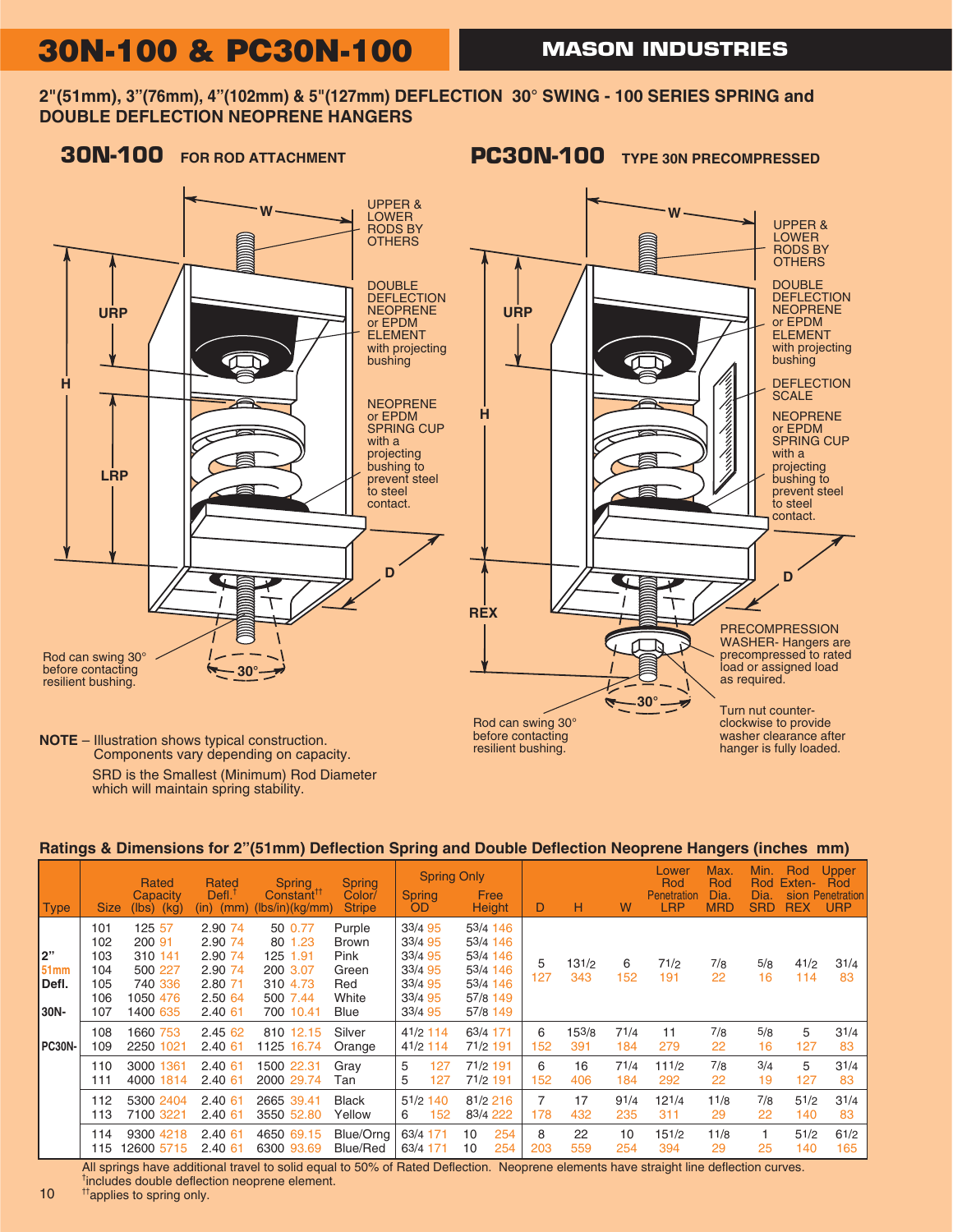## **MASON INDUSTRIES 30N-100 & PC30N-100**

#### **Ratings & Dimensions for 3"(76mm), 4"(102mm) & 5"(127mm) Deflection Spring and Double Deflection Neoprene Hangers (inches/mm)**

|                       |                                 | Rated                                              | Rated                                                    | Spring                                                       | <b>Spring</b>                                    |                                              |                                 | <b>Spring Only</b>                                           |                   |                     |                    | Lower<br>Rod            | Max.<br>Rod        | Min.               | Rod Exten- Rod      | Rod Upper               |
|-----------------------|---------------------------------|----------------------------------------------------|----------------------------------------------------------|--------------------------------------------------------------|--------------------------------------------------|----------------------------------------------|---------------------------------|--------------------------------------------------------------|-------------------|---------------------|--------------------|-------------------------|--------------------|--------------------|---------------------|-------------------------|
| Type                  | <b>Size</b>                     | Capacity<br>$(Ibs)$ $(Kg)$                         | Defl <sub>1</sub>                                        | Constant <sup>11</sup><br>$(in)$ $(mm)$ $(lbs/in)(kg/mm)$    | Color/<br><b>Stripe</b>                          | <b>Spring</b><br><b>OD</b>                   |                                 | Free<br>Height                                               | D                 | н                   | W                  | Penetration Dia.<br>LRP | <b>MRD</b>         | Dia.<br><b>SRD</b> | <b>REX</b>          | sion Penetration<br>URP |
|                       |                                 | See 3" 76mm Low Capacity Hangers Page 12           |                                                          |                                                              |                                                  |                                              |                                 |                                                              |                   |                     |                    |                         |                    |                    |                     |                         |
|                       | 126<br>127<br>128               | 19588<br>280 127<br>390 177                        | 3.65 93<br>3.65 93<br>3.65 93                            | 60 0.95<br>85 1.37<br>120 1.90                               | Purple<br><b>Brown</b><br>Orange                 | 33/4 95<br>33/4 95<br>4                      | 102                             | 63/8 162<br>61/2 165<br>61/2 165                             | 5<br>127          | 131/2<br>343        | 6<br>152           | 8<br>203                | 7/8<br>22          | 5/8<br>16          | 41/2<br>114         | 31/4<br>83              |
|                       | 129                             | 520 236                                            | 3.65 93                                                  | 160 2.54                                                     | Green                                            | 4                                            | 102                             | 7<br>178                                                     | 5                 | 131/2               | 6                  | 81/2                    | 5/8                | 5/8                | 41/2                | 31/4                    |
| 3"<br>76mm            | 130                             | 710 322                                            | 3.65 93                                                  | 220 3.46                                                     | Red                                              | 41/2 114                                     |                                 | 71/4 184                                                     | 127<br>6<br>152   | 343<br>153/8<br>391 | 152<br>71/4<br>184 | 203<br>101/4<br>260     | 22<br>7/8<br>22    | 16<br>5/8<br>16    | 114<br>41/2<br>114  | 83<br>31/4<br>83        |
| Defl.                 | 131                             | 940 426                                            | 3.65 93                                                  | 290 4.58                                                     | White                                            | 41/2 114                                     |                                 | 71/2 191                                                     | 6                 | 153/8<br>391        | 71/4               | 11<br>279               | 7/8                | 5/8                | 41/2                | 31/4                    |
| 30N-                  | 132                             | 1280 581                                           | 3.65 93                                                  | 395 6.25                                                     | <b>Blue</b>                                      | 5                                            | 127                             | 77/8 200                                                     | 152<br>6<br>152   | 153/8<br>391        | 184<br>71/4<br>184 | 111/4<br>286            | 22<br>7/8<br>22    | 16<br>5/8<br>16    | 114<br>41/2<br>114  | 83<br>31/4<br>83        |
| <b>PC30N-</b>         | 133<br>134<br>135               | 1770 803<br>2490 1129<br>3300 1497                 | 3.65 93<br>3.65 93<br>3.65 93                            | 545 8.63<br>765 2.14<br>1000 16.10                           | <b>Black</b><br>Yellow<br>Gray                   | 51/2 140<br>51/2 140<br>6                    | 152                             | 91/4 235<br>91/4 235<br>91/2 241                             | 71/2<br>191       | 171/2<br>445        | 81/4<br>210        | 121/4<br>311            | 7/8<br>22          | 3/4<br>19          | 41/2<br>114         | 31/4<br>83              |
|                       | 136                             | 4500 2041                                          | 3.65 93                                                  | 1370 21.95                                                   | Blue/<br><b>Brown</b>                            | 63/4 171                                     |                                 | 93/4 235                                                     | 8<br>203          | 20<br>508           | 9<br>229           | 14<br>356               | 7/8<br>22          | 7/8<br>22          | 5<br>127            | 31/2<br>89              |
|                       | 137<br>138                      | 6200 281<br>8300 3765                              | 3.65 93<br>3.65 93                                       | 1900 30.24<br>2560 40.48 Blue/Red                            | Blue/Orng                                        | 73/4 197<br>73/4 197                         |                                 | 107/8 276<br>11<br>279                                       | 9<br>229          | 24<br>610           | 11<br>279          | 16<br>406               | 11/8<br>29         | $\mathbf{1}$<br>25 | 51/2<br>140         | 61/2<br>165             |
|                       | 139                             | 11400 5171                                         | 3.65 93                                                  | 3500 55.60 Blue/White                                        |                                                  | 73/4 197                                     |                                 | 121/4 311                                                    | 9<br>229          | 251/2<br>648        | 11<br>279          | 171/2<br>445            | 11/8<br>29         | $\mathbf{1}$<br>25 | 51/2<br>140         | 61/2<br>165             |
|                       |                                 | See 4" 102mm Low Capacity Hangers Page 12          |                                                          |                                                              |                                                  |                                              |                                 |                                                              |                   |                     |                    |                         |                    |                    |                     |                         |
|                       | 150<br>151<br>152<br>153        | 240 109<br>330 150<br>420 191<br>530 240           | 4.78 121<br>4.78 121<br>4.78 121<br>4.78 121             | 55 0.16<br>75 1.24<br>95 1.58<br>120 1.98                    | Purple<br><b>Brown</b><br>Orange<br>Green        | 5<br>5<br>5<br>5                             | 127<br>127<br>127<br>127        | 83/8 213<br>81/2 213<br>83/8 213<br>83/8 213                 | 6<br>152          | 153/8<br>391        | 71/4<br>184        | 11<br>279               | 7/8<br>22          | 5/8<br>16          | 5<br>127            | 31/4<br>83              |
| 4"<br>102mm<br>Defl.  | 154<br>155<br>156<br>157        | 680 308<br>880 399<br>1120 508<br>1420 644         | 4.78 121<br>4.78 121<br>4.78 121<br>4.78 121             | 155 2.55<br>200 3.30<br>255 4.20<br>325 5.32                 | Red<br>White<br>Blue<br><b>Black</b>             | 6<br>6<br>6<br>6                             | 152<br>152<br>152<br>152        | 87/8 225<br>91/8 232<br>97/8 251<br>254<br>10                | 71/2<br>181       | 171/2<br>445        | 81/4<br>210        | 131/4<br>337            | 7/8<br>22          | 5/8<br>16          | 5<br>127            | 31/4<br>83              |
| 30N-                  | 158<br>159                      | 1840 835<br>2370 1075                              | 4.78 121<br>4.78 121                                     | 420 5.32<br>540 6.90                                         | Yellow<br>Gray                                   | 63/4 171<br>63/4 171                         |                                 | 103/8 264<br>111/8 283                                       | 8<br>203          | 20<br>508           | 9<br>229           | 141/4<br>362            | 7/8<br>22          | 5/8<br>16          | 5<br>127            | 31/4<br>83              |
| <b>PC30N-</b>         | 160                             | 3000 1361                                          | 4.78 121                                                 |                                                              | 695 11.25 Blue/Brwn                              | 73/4 197                                     |                                 | 107/8 276                                                    | 9<br>229<br>9     | 24<br>610<br>24     | 11<br>279<br>11    | 17<br>432<br>17         | 11/8<br>29<br>11/8 | 3/4<br>19<br>3/4   | 51/2<br>140<br>61/2 | 61/2<br>165<br>61/2     |
|                       | 161                             | 3900 1769                                          | 4.78 121                                                 | 895 14.62 Blue/Red                                           |                                                  | 73/4 197                                     |                                 | 113/8 289                                                    | 229               | 610                 | 279                | 432                     | 29                 | 19                 | 165                 | 165                     |
|                       | 162<br>163<br>164               | 5100 2313<br>6500 2948<br>8400 3810                | 4.78 121<br>4.78 121<br>4.78 121                         | 1155 19.52 Blue/Orng<br>1485 24.38<br>1910 31.49 Blue/Silver | <b>Blue/White</b>                                | 83/4 222<br>83/4 222<br>83/4 222             |                                 | 111/2 292<br>131/4 337<br>133/8 340                          | 91/2<br>241       | 261/2<br>673        | $12^{1/4}$<br>311  | 19<br>483               | 11/8<br>29         | 1.<br>25           | 61/2<br>165         | 61/2<br>165             |
|                       |                                 | 165 10800 4899                                     |                                                          | 4.78 121 2455 40.49 Blue/Gray                                |                                                  | 93/8 238                                     |                                 | 141/8 359                                                    | 10<br>254         | 28<br>711           | 121/4<br>311       | 21<br>533               | 11/8<br>29         | 1<br>1             | 61/2<br>165         | 61/2<br>165             |
|                       | 174<br>175<br>176<br>177<br>178 | 70 122<br>320 145<br>370 168<br>460 209<br>560 254 | 5.71 145<br>5.71 145<br>5.71 145<br>5.78 147<br>5.78 147 | 50 0.84<br>60 1.00<br>70 1.16<br>85 1.42<br>105 1.73         | Purple<br><b>Brown</b><br>Orange<br>Green<br>Red | 6<br>6<br>6<br>6<br>6                        | 152<br>152<br>152<br>152<br>152 | 97/8 251<br>101/16256<br>10<br>254<br>101/2 267<br>103/4 273 | 7<br>178          | 16<br>406           | 91/4<br>235        | 121/2<br>318            | 3/4<br>19          | 5/8<br>16          | 5<br>127            | 31/4<br>83              |
| 5"<br>127mm<br>Defl.  | 179<br>180<br>181<br>182        | 670 304<br>830 376<br>1000 454<br>1240 562         | 5.78 147<br>5.78 147<br>5.78 147<br>5.77 147             | 125 2.07<br>155 2.56<br>185 3.09<br>230 3.82                 | White<br>Blue<br><b>Black</b><br>Yellow          | 63/4 171<br>63/4 171<br>63/4 171<br>63/4 171 |                                 | 111/16281<br>113/8 289<br>111/8 283<br>113/8 289             | 8<br>203          | 19<br>483           | 10<br>254          | 15<br>381               | 3/4<br>19          | 5/8<br>16          | 51/2<br>140         | 31/2<br>89              |
| 30N-<br><b>PC30N-</b> | 183<br>184<br>185<br>186        | 1500 680<br>1830 830<br>2230 1012<br>2710 1229     | 5.77 147<br>5.77 147<br>5.77 147<br>5.77 147             | 280 4.63<br>340 5.65<br>415 6.88<br>505 8.36                 | Gray<br>Pink<br>Silver<br>Tan                    | 73/4 197<br>73/4 197<br>73/4 197<br>73/4 197 |                                 | 127/16316<br>117/8 302<br>12<br>305<br>123/4 324             | 9<br>229          | 21<br>533           | 111/4<br>286       | 17<br>432               | 7/8<br>22          | 3/4<br>19          | 6<br>152            | 31/2<br>89              |
|                       | 187<br>188<br>189               | 3300 1497<br>4100 1860<br>4900 2223                | 5.77 147<br>5.77 147<br>5.77 147                         | 755 12.65 Blue/Red                                           | 615 10.18 Blue/Orng<br>915 15.12 Blue/White      | 83/4 222<br>83/4 222<br>91/16 230            |                                 | 123/4 324<br>133/8 340<br>137/16341                          | 91/2<br>241       | 261/2<br>673        | 121/4<br>311       | 19<br>483               | 7/8<br>22          | 7/8<br>22          | 6<br>152            | 61/2<br>165             |
|                       | 190<br>191                      | 6000 1852<br>7300 2252                             | 5.77 147<br>5.77 147                                     | 1120 18.52 Blue/Yelw<br>1365 22.52 Blue/Silvr                |                                                  | 91/2 241<br>91/2 241                         |                                 | 145/8 371<br>153/16386                                       | 10<br>254         | 28<br>711           | 121/4<br>311       | 21<br>533               | 11/8<br>291        | 1.<br>29           | 61/2<br>165         | 61/2<br>165             |
|                       | 192                             | 9000 2777<br>193 11000 3395 5.77 147               | 5.77 147                                                 | 1670 27.77 Blue/Gray<br>2040 33.95 Blue/Tan                  |                                                  | 101/4 260<br>101/4 260                       |                                 | 155/8 397<br>16<br>406                                       | $10^{1/2}$<br>267 | 30<br>762           | 131/4<br>337       | 23<br>584               | 11/8<br>29         | $\mathbf{1}$<br>25 | 61/2<br>165         | 61/2<br>165             |

All springs have additional travel to solid equal to 50% of Rated Deflection. Neoprene elements have straight line deflection curves. † includes double deflection neoprene element.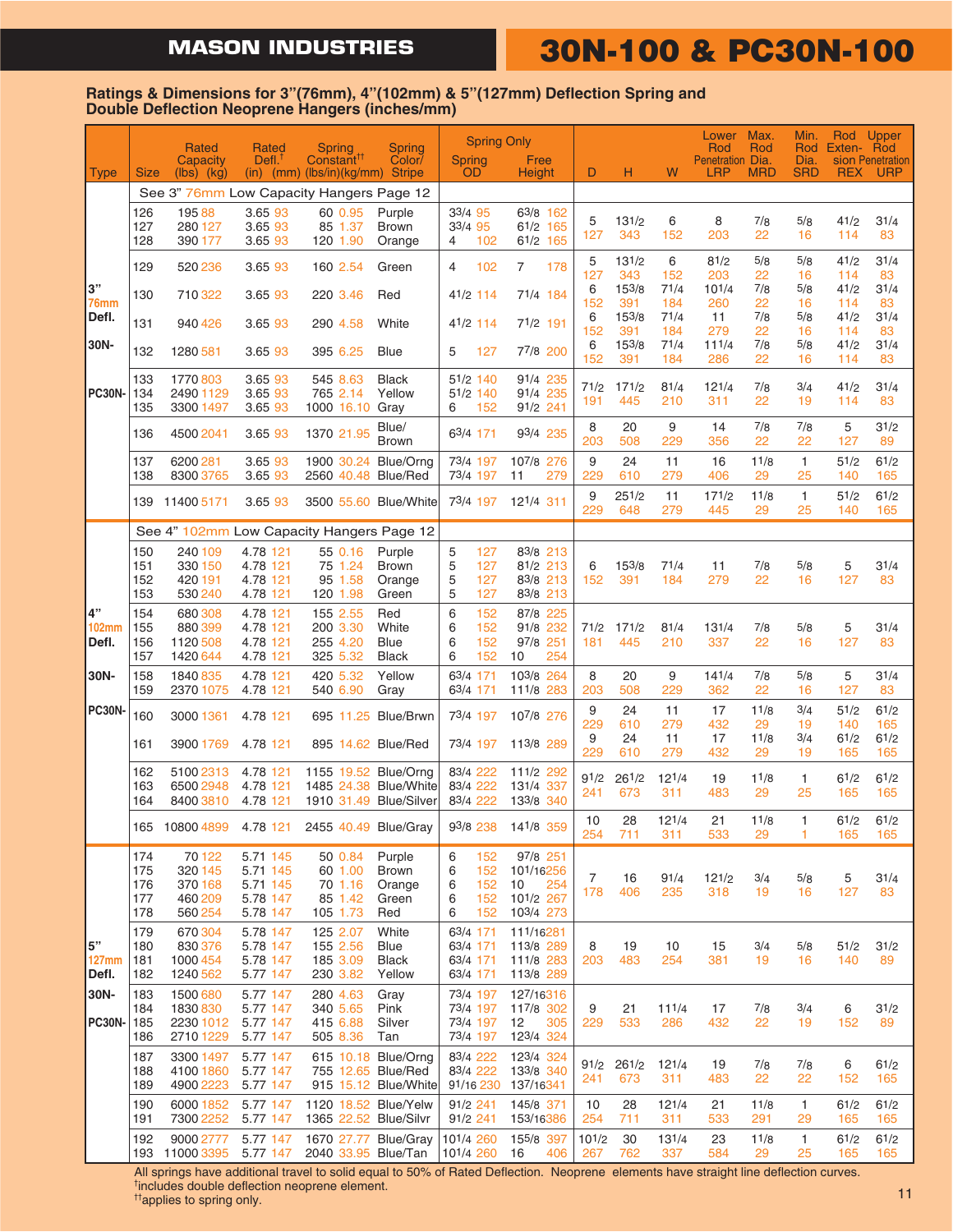## **30N-1000 & PC30N-1000**

### **3"(76mm) & 4"(102mm) DEFLECTION 30° SWING – LOW CAPACITY 1000 SERIES SPRING and DOUBLE DEFLECTION NEOPRENE HANGERS**



### **Ratings & Dimensions for 3"(76mm)& 4"(102mm) Deflection Spring and Double Deflection Neoprene Hangers**

| Type                                          | <b>Size</b>                                                                  | Rated<br>Capacity<br>$(lbs)$ (kg)                            |                                                                       | Rated<br>Defl. <sup>1</sup><br>(mm)<br>(in) | <b>Spring</b><br>Constant <sup>11</sup><br>(lbs/in)(kg/mm)                                                                 | <b>Spring</b><br>Color/<br><b>Stripe</b>                                                                                    | <b>Spring</b><br><b>OD</b> | <b>Spring Only</b><br>Free<br><b>Height</b>                                                                          | D           | н         | W           | Lower<br>Rod<br><b>Penetration</b><br><b>LRP</b> | Max.<br>Rod<br>Dia<br><b>MRD</b> | Min.<br>Rod<br>Dia<br><b>SRD</b> | Rod<br>Exten-<br><b>REX</b> | Upper<br>Rod<br>sion Penetration<br><b>URP</b> |
|-----------------------------------------------|------------------------------------------------------------------------------|--------------------------------------------------------------|-----------------------------------------------------------------------|---------------------------------------------|----------------------------------------------------------------------------------------------------------------------------|-----------------------------------------------------------------------------------------------------------------------------|----------------------------|----------------------------------------------------------------------------------------------------------------------|-------------|-----------|-------------|--------------------------------------------------|----------------------------------|----------------------------------|-----------------------------|------------------------------------------------|
| l3"<br>76mm<br>Defl.<br>30N-<br><b>PC30N-</b> | 1082<br>1083<br>1084<br>1085<br>1086<br>1087<br>1088<br>1089<br>1090<br>1091 | 15<br>24<br>33<br>48<br>60<br>75<br>111<br>150<br>195<br>270 | $\overline{7}$<br>11<br>15<br>22<br>27<br>34<br>50<br>68<br>89<br>123 | 3.40<br>86                                  | 5 0.09<br>8 0.14<br>0.20<br>11<br>0.29<br>16<br>20 0.35<br>25 0.45<br>0.66<br>37<br>0.90<br>50<br>65<br>1.17<br>1.62<br>90 | Silver/Red<br>Silver/Blue<br>Silver/Green<br><b>Black</b><br>Grey<br><b>Blue</b><br>Green<br>Purple<br>Tan<br>Yellow        | 27/8<br>73                 | 127<br>5<br>51/8 130<br>51/8 130<br>51/8 130<br>51/4 133<br>51/4 133<br>51/4 133<br>51/2 140<br>57/8 149<br>152<br>6 | 43/4<br>120 | 10<br>254 | 51/4<br>133 | 178                                              | 3/8<br>10                        | 3/8<br>10                        | 23/4<br>70                  | 2<br>51                                        |
| 4"<br><b>102mm</b><br>Defl.<br>30N-<br>PC30N- | 1006<br>1007<br>1008<br>1009<br>1010<br>1011<br>1012                         | 50<br>65<br>80<br>100<br>130<br>160<br>190                   | 23<br>29<br>36<br>45<br>59<br>73<br>86                                | 4.78<br>114                                 | 11 0.19<br>15 0.24<br>18 0.30<br>23 0.37<br>0.49<br>30<br>37<br>0.60<br>46<br>0.71                                         | Black/Brown<br>Black/Orange<br>Black/Green<br>Black/Red<br><b>Black/White</b><br><b>Black/Yellow</b><br><b>Black/Silver</b> | 41/2<br>114                | 71/4 184<br>73/8 187<br>71/2 191<br>75/8 194<br>73/4 197<br>203<br>8<br>81/4 210                                     | 6<br>152    | 14<br>356 | 71/4<br>184 | 10<br>254                                        | 3/4<br>19                        | 5/8<br>16                        | 5<br>127                    | 31/4<br>83                                     |

All springs have additional travel to solid equal to 50% of Rated Deflection. Neoprene elements have straight line deflection curves. † includes double deflection neoprene element.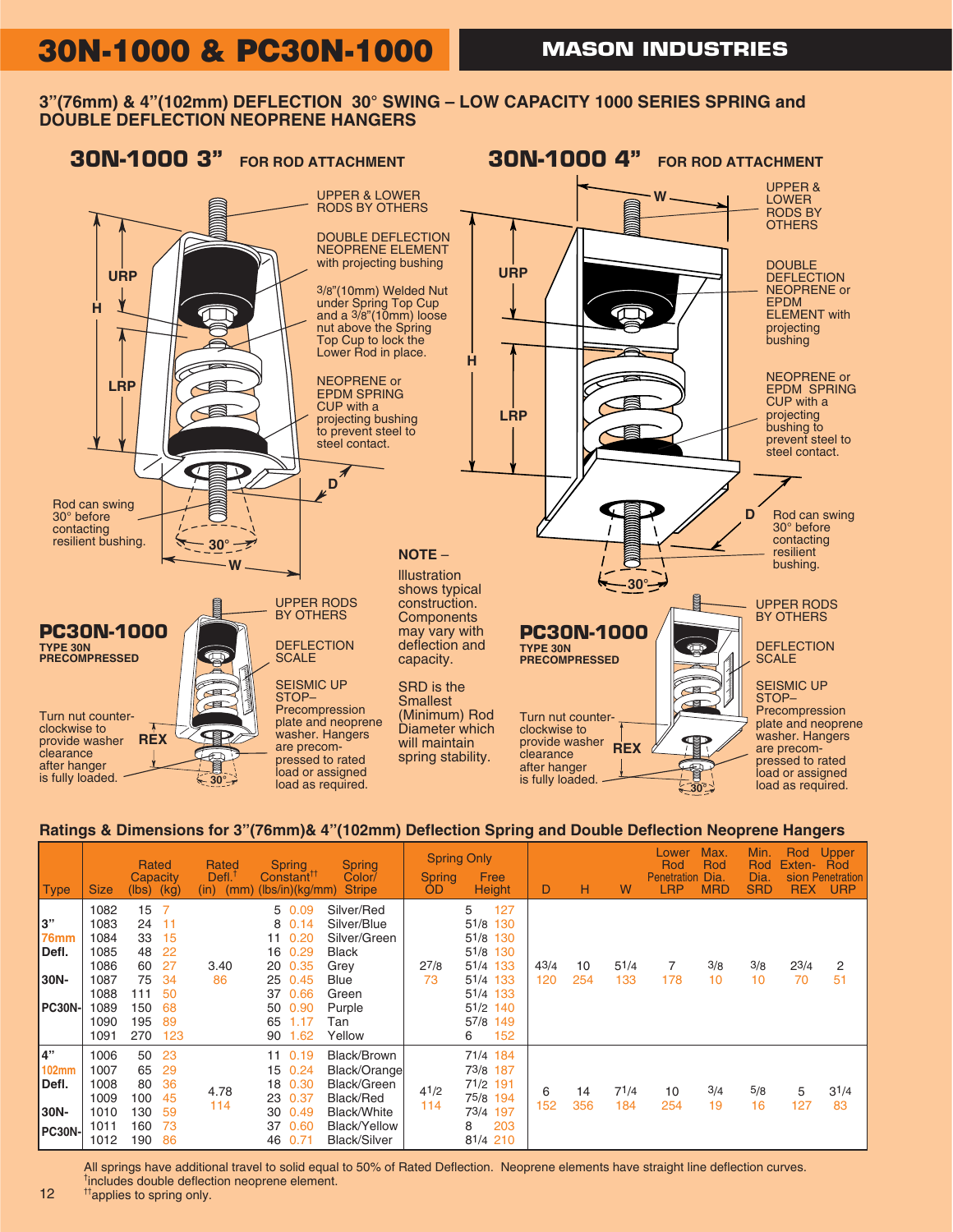

#### **HES HANGER SELECTION PROCEDURE**



**PIPE ANCHORED AT ONE END**

HES Hangers are installed at riser suspension points to control load shifts as the riser expands or contracts. If a 120 foot(37m) steel riser goes through a 100% MOVEMENT the riser expands or contracts. If a 120 foot(37m) steel riser goes through a **50% MOVEMENT**<br>temperature increase of 150 F(66 C), the piping will expand 1.4"(36mm). If the piping had an anchor point in the basement, the piping bracket at the 60'(18m) elevation and the top bracket would rise 0.7"(18mm) and 1.4"(36mm), respectively. This travel would transfer the entire piping weight to the basement as the piping would lift off non-resilient support points. Standard 1"(25mm) deflection hangers would lose 70% of their load at the 60 foot(18m) point and the complete load at the top of the run. Therefore, HES Hangers are needed because of their higher initial deflection and travel capability. If HES Hangers with 4"(102mm) initial deflection were selected, the hanger at the top would lose only 35% of its load and the intermediate hanger only 18%. This would substantially reduce the load shift to the basement anchor.

> Special larger deflection hangers would be even more effective. In handling this type of problem, it is preferable to anchor the riser at the center of the run. If this had been done in the piping problem described above, each end would have expanded outward only 0.7"(18mm) instead of the 1.4"(36mm). The upper hangers would have lost 18% of their load since the springs would be unloaded the 0.7(18mm) of an inch.

> The springs in the hangers on the lower end of the piping would have been compressed 0.7(18mm) of an inch thereby increasing their load by 18%. With this loss and gain situation, the piping always remains balanced at the neutral point.

#### EXAMPLE-

6"(152mm) Schedule 40 piping weighing 36 pound per foot(4.94kg/m) with water. The run of 120 feet(37m) would weight a total of 4320 pounds (1960 kgs). If the piping is anchored at the center we might select support points at the lower end, the 30(9m) and 90 foot(27m) marks and at the top. Therefore, we would have 4 locations or a total of 8 hangers supporting 504 pounds(229kg) each. The preliminary selection would be 8 HESB-750 Hangers. The initial hanger deflection would be 540 pounds(245kg) divided by the spring constant of 167 pound/inch(2.98 kg/mm) which equals 3.23"(82mm). The total spring deflection would be the initial deflection plus the expansion travel or 3.23"(82mm) plus 0.7"(18mm) which equals 3.93"(100mm). The hanger must then be checked to see if this deflection is within the range of the selected hanger. Since the HES Hangers can over travel the rated deflection by 40% the HESB-750 can travel 4.50(114mm) X 1.4(36mm) or 6.30"(160mm). Therefore, the selection is correct. If this number were smaller than the required 3.93(100mm) it would be necessary to use the next larger hanger and check again. (Actually this hanger needed no checking as the 4.50"(114mm) rated deflection already met the conditions).

**HES**



Piping installed at ambient temperature, expansion movement is directed away from the anchor at higher steam or water temperatures and toward the anchor when chilled water is circulated.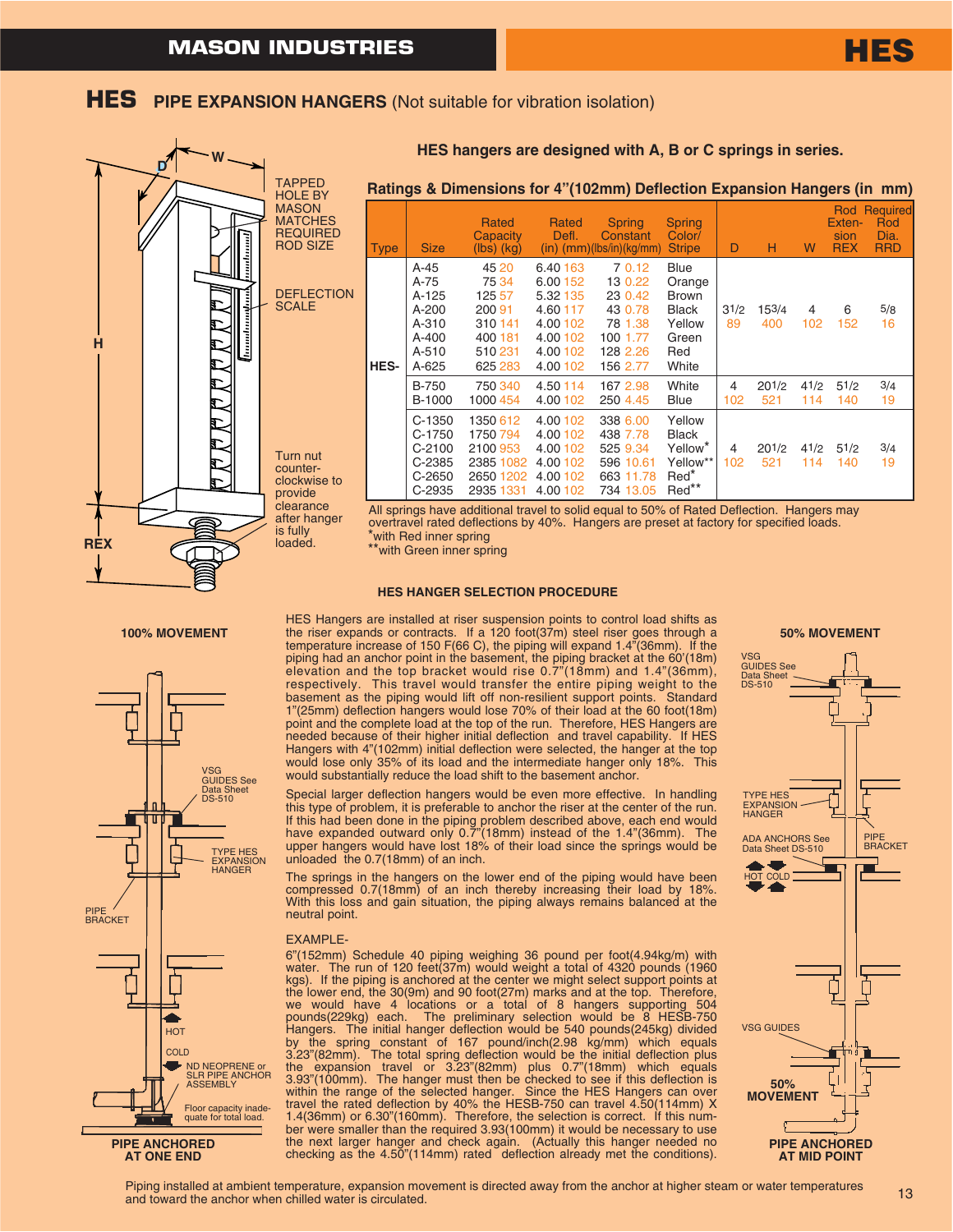## **IM 1"(25mm) DEFLECTION SIMPLE SPRING HANGERS**



**TYPICAL IM EQUIPMENT INSTALLATION AND PIPE HANGER ARRANGEMENTS** Pipe Trapeze Cradled Unit



Unit Suspended From Above

#### **Ratings & Dimensions for 1"(25mm) Deflection Simple Spring Hangers (inches mm)**

| <b>Type</b>                            | <b>Size</b>                                                                                                             | <b>Rated</b><br>Capacity<br>$(lbs)$ $(kg)$                                                                 | <b>Rated</b><br>Defl.                                                                                          | <b>Spring</b><br>Constant<br>$(in)$ (mm) $(lbs/in)$ (kg/mm)                                                             | <b>Spring</b><br>Color/<br><b>Stripe</b>                                                                      | <b>Spring</b><br>OD      | <b>Spring Only</b><br>Free<br><b>Height</b> | <b>Bushing</b><br><b>Outside</b><br>Dia.<br><b>BOD</b> | Cup<br>Outside<br>Dia.<br><b>COD</b> | Max.<br>Rod<br><b>MRD</b> | Rod<br>Dia Penetration<br><b>RP</b> |
|----------------------------------------|-------------------------------------------------------------------------------------------------------------------------|------------------------------------------------------------------------------------------------------------|----------------------------------------------------------------------------------------------------------------|-------------------------------------------------------------------------------------------------------------------------|---------------------------------------------------------------------------------------------------------------|--------------------------|---------------------------------------------|--------------------------------------------------------|--------------------------------------|---------------------------|-------------------------------------|
|                                        | $X-23$<br>$X-33$<br>$X-54$<br>$X-76$<br>$X-113$<br>$X-130$<br>$X-175$<br>$X-210$                                        | 23 10<br>33 15<br>54 24<br>76 34<br>113 51<br>130 59<br>175 79<br>210 95                                   | 1.30 33<br>1.10 28<br>1.20 30<br>1.02 25<br>1.00 25<br>1.00 25<br>25<br>1.00<br>1.00 25                        | 18 0.30<br>30 0.54<br>45 0.80<br>73 1.36<br>113 2.04<br>130 2.36<br>175 3.16<br>210 3.80                                | <b>Brown</b><br>Copper<br>White<br><b>Black</b><br><b>Brass</b><br>Purple<br>Silver<br>Blue                   | 11/2<br>25               | 21/2<br>64                                  | 11/8<br>29                                             | $\overline{c}$<br>51                 | 3/8<br>10                 | 23/4<br>69                          |
|                                        | $A-12$<br>$A-18$<br>$A-25$                                                                                              | 12 <sub>5</sub><br>18 <sub>8</sub><br>25 11                                                                | 1.00 25<br>1.00 25<br>1.00 25                                                                                  | 12 0.20<br>18 0.32<br>25 0.44                                                                                           | Copper<br>Gray<br>Orange                                                                                      | 13/4<br>44               | 17/8<br>48                                  | 11/4<br>32                                             | 21/2<br>38                           | 3/8<br>10                 | 21/4<br>57                          |
| 1"<br>25 <sub>mm</sub><br>Defl.<br>IM- | $A-45$<br>$A-75$<br>A-125<br>$A-200$<br>A-310<br>A-400                                                                  | 45 20<br>75 34<br>125 57<br>200 91<br>310 141<br>400 181                                                   | 1.60 41<br>1.50 38<br>1.33 34<br>1.15 29<br>1.00 25<br>1.00 25                                                 | 28 0.49<br>50 0.89<br>94 1.68<br>174 3.14<br>310 5.64<br>400 7.24                                                       | <b>Blue</b><br>Orange<br><b>Brown</b><br><b>Black</b><br>Yellow<br>Green                                      | 13/4<br>44               | 3<br>76                                     | 11/4<br>32                                             | 21/2<br>64                           | 1/2<br>13                 | 33/8<br>86                          |
|                                        | A-510<br>A-625                                                                                                          | 510 231<br>625 283                                                                                         | 1.00 25<br>1.00 25                                                                                             | 510 9.24<br>625 11.32                                                                                                   | Red<br>White                                                                                                  | 13/4<br>44<br>13/4<br>44 | 31/8<br>79<br>33/8<br>86                    | 11/4<br>32<br>11/4<br>32                               | 21/2<br>64<br>21/2<br>64             | 1/2<br>13<br>1/2<br>13    | 31/2<br>89<br>33/4<br>95            |
|                                        | $B-65$<br>$B-85$<br><b>B-115</b><br><b>B-150</b><br>B-280<br><b>B-450</b><br><b>B-750</b><br>B-1000<br>B-1250<br>B-1650 | 65 29<br>85 39<br>115 52<br>150 68<br>280 127<br>450 204<br>750 340<br>1000 454<br>1250 567<br>1650 748    | 2.10 53<br>2.10 53<br>$2.00$ 51<br>$2.00$ 51<br>1.60 41<br>1.31 33<br>1.12 28<br>1.00 25<br>1.00 25<br>1.00 25 | 31 0.55<br>40 0.74<br>57 1.02<br>75 1.33<br>174 3.10<br>344 6.18<br>670 12.14<br>1000 18.16<br>1250 22.68<br>1650 29.92 | <b>Brown</b><br>White/Blk<br>Silver<br>Orange<br>Green<br>Red<br>White<br><b>Blue</b><br>Gray<br><b>Black</b> | 23/8<br>60               | 4<br>102                                    | 17/8<br>48                                             | 31/8<br>79                           | 3/4<br>19                 | 5<br>127                            |
|                                        | $C-1000$<br>$C-1350$<br>C-1750<br>$C-2100$<br>C-2385<br>$C-2650$                                                        | 1000 454<br>1350 612<br>1750 794<br>2100 953<br>2385 1082<br>2650 1202 1.00 25<br>C-2935 2935 1331 1.00 25 | 1.00 25<br>1.00 25<br>1.00 25<br>1.00 25<br>1.00 25                                                            | 1000 18.16<br>1350 24.48<br>1750 31.76<br>2100 38.12<br>2385 43.28<br>2650 48.08<br>2935 53.24                          | <b>Black</b><br>Yellow<br>Black*<br>Yellow <sup>*</sup><br>Yellow**<br>Red <sup>*</sup><br>Red**              | 23/8<br>13               | 41/8<br>105                                 | 23/8<br>60                                             | 35/8<br>92                           | 3/4<br>19                 | 5<br>127                            |

All springs have additional travel to solid equal to 50% of Rated Deflection.

\*with Red inner spring

14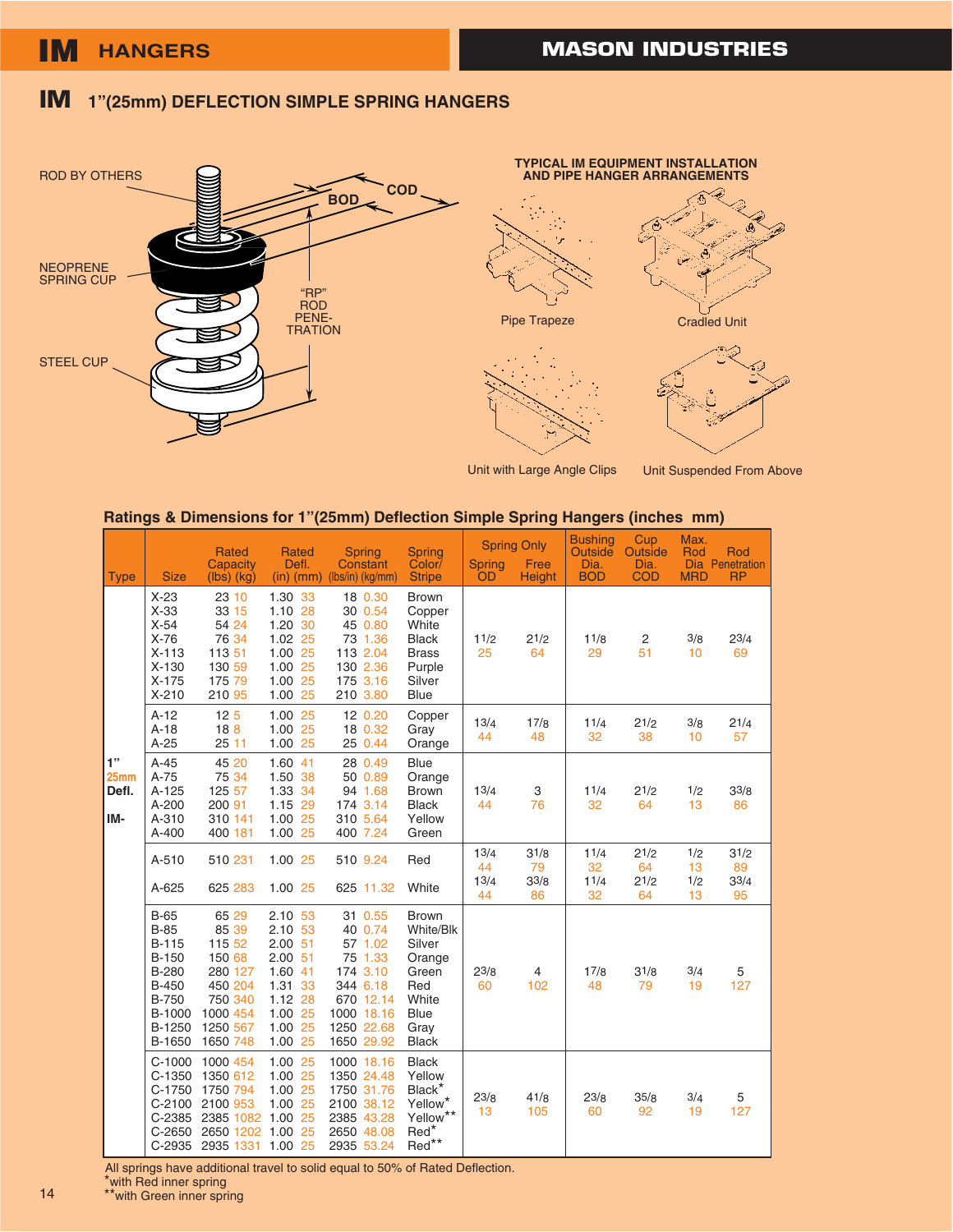## **IM, HD & WHD**

### **Ratings & Dimensions for 2"(51mm) Deflection Simple Spring Hangers (inches millimeters) IM 2"(51mm) DEFLECTION B, B2, C2 & MULTIPLE C2 SIMPLE SPRING HANGERS**

| <b>Type</b>                | <b>Size</b>                                                                                                                                                                                                                     | <b>Rated</b><br>Capacity<br>$(lbs)$ $(kg)$                                                                            | <b>Rated</b><br>Defl.<br>$(in)$ $(mm)$                                                                          | <b>Spring</b><br>Constant<br>(lbs/in) (kg/mm)                                                                                    | <b>Spring</b><br>Color/<br><b>Stripe</b>                                                                                                     | <b>Spring</b><br>OD | <b>Spring Only</b><br>Free<br><b>Height</b> | <b>Bushing</b><br>Outside<br>Dia.<br><b>BOD</b> | Cup<br>Outside<br>Dia.<br><b>COD</b> | Max.<br>Rod<br><b>Dia</b><br><b>MRD</b> | Rod<br>Penetration<br><b>RP</b> |
|----------------------------|---------------------------------------------------------------------------------------------------------------------------------------------------------------------------------------------------------------------------------|-----------------------------------------------------------------------------------------------------------------------|-----------------------------------------------------------------------------------------------------------------|----------------------------------------------------------------------------------------------------------------------------------|----------------------------------------------------------------------------------------------------------------------------------------------|---------------------|---------------------------------------------|-------------------------------------------------|--------------------------------------|-----------------------------------------|---------------------------------|
|                            | $B-20$<br>$B-26$<br><b>B-35</b><br><b>B-50</b><br><b>B-65</b><br><b>B-85</b><br><b>B-115</b><br><b>B-150</b>                                                                                                                    | 20 <sub>9</sub><br>26 12<br>35 16<br>50 23<br>65 29<br>85 39<br>115 52<br>150 68                                      | 2.40 61<br>2.18 55<br>2.20 56<br>2.20 56<br>2.10 53<br>2.10 53<br>2.00 51<br>2.0051                             | 8 0.15<br>12 0.22<br>16 0.29<br>24 0.41<br>31 0.55<br>40 0.74<br>57 1.02<br>75 1.33                                              | Tan<br>White/Blue<br>Purple<br>White/Red<br><b>Brown</b><br>White/Black<br>Silver<br>Orange                                                  | $2^{3/8}$<br>60     | 4<br>102                                    | 17/8<br>48                                      | 31/8<br>79                           | 3/4<br>19                               | 47/8<br>124                     |
| 2"<br><b>51mm</b><br>Defl. | B <sub>2</sub> -210<br>B <sub>2</sub> -290<br>$B2 - 450^+$<br>$B2 - 680^+$                                                                                                                                                      | 210 95<br>290 132<br>450 204<br>680 308                                                                               | 2.12 54<br>2.0051<br>2.0051<br>2.00 51                                                                          | 99 1.76<br>144 2.59<br>224 4.00<br>340 6.04                                                                                      | Silver<br><b>Blue</b><br>Tan<br>Gray                                                                                                         | 23/8<br>60          | 41/2<br>114                                 | 17/8<br>48                                      | 31/8<br>79                           | 3/4<br>19                               | 53/8<br>137                     |
| IM-                        | $C2 - 125$<br>C <sub>2</sub> -170<br>C <sub>2</sub> -210<br>C2-260<br>C <sub>2</sub> -330<br>C <sub>2</sub> -460<br>C <sub>2</sub> -610<br>$C2 - 880‡$<br>$C2 - 1210$ <sup>#</sup><br>$C2 - 1540^+$<br>$C2 - 1870$ <sup>‡</sup> | 125 57<br>170 77<br>210 95<br>260 118<br>330 150<br>460 209<br>610 277<br>880 399<br>1210 549<br>1540 699<br>1870 848 | 2.50 64<br>2.40 61<br>2.30 58<br>2.20 56<br>2.0051<br>2.0051<br>2.0051<br>2.0051<br>2.0051<br>2.0051<br>2.00 51 | 50 0.89<br>70 1.26<br>90 1.64<br>120 2.11<br>165 2.94<br>230 4.10<br>305 5.43<br>440 7.83<br>605 10.76<br>770 13.71<br>935 16.63 | Purple<br><b>Brown</b><br>Red<br>White<br><b>Black</b><br><b>Blue</b><br>Green<br>Gray<br>Silver<br>Gray <sup>*</sup><br>Silver <sup>*</sup> | 27/8<br>73          | 5<br>127                                    | 23/8<br>60                                      | 35/8<br>92                           | 3/4<br>19                               | 57/8<br>149                     |

**‡ Published ratings allow minimum 25% additional travel to solid. For a full 50% specified minimum use the following ratings:**

| <b>Size</b>                                                                                                       | Derated<br><b>Capacity Defl.</b><br>(lbs) | (in)                                         |  |  |  |  |  |  |
|-------------------------------------------------------------------------------------------------------------------|-------------------------------------------|----------------------------------------------|--|--|--|--|--|--|
| B <sub>2</sub> -450<br>B <sub>2</sub> -680<br>C <sub>2</sub> -880<br>C2-1210 1010<br>C2-1540 1285<br>C2-1870 1560 | 410<br>565<br>800                         | 1.83<br>1.66<br>1.82<br>1.67<br>1.67<br>1.67 |  |  |  |  |  |  |
| <b>Derated</b>                                                                                                    |                                           |                                              |  |  |  |  |  |  |

| <b>Size</b>          | (kg). | <b>Capacity Defl.</b><br>(mm) |
|----------------------|-------|-------------------------------|
|                      |       |                               |
| B2-450               | 186   | 46                            |
| B2-680               | 256   | 42                            |
| C2-880               | 363   | 46                            |
| C <sub>2</sub> -1210 | 458   | 42                            |
| C2-1540              | 583   | 42                            |
| C2-1870              | 708   | 42                            |

All springs without "‡" have additional travel to solid equal to 50% of Rated Deflection. \*with Red inner spring

### **DOUBLE DEFLECTION NEOPRENE HANGERS**



### **Ratings & Dimensions for Neoprene Hangers (inches millimeters)**

| <b>Type</b> | <b>Size</b><br>(Color<br>Mark)                    | Duro-<br>meter | Capacity<br>Range<br>$(lbs)$ (mm) | Rated                                  | <b>Max</b><br>Rated<br>$DefI^{\dagger}$<br>$(in)$ (mm) | B        | D       |     | н          |     | W        | <b>Bolt</b><br><b>Centers</b><br>BC |             |   | Lower<br>Rod<br>Penetration<br><b>LRP</b> | Max.<br>Rod<br>Dia.<br><b>MRD</b> |
|-------------|---------------------------------------------------|----------------|-----------------------------------|----------------------------------------|--------------------------------------------------------|----------|---------|-----|------------|-----|----------|-------------------------------------|-------------|---|-------------------------------------------|-----------------------------------|
|             | Green<br>White                                    | 40<br>60       |                                   | Up to $35$ Up to $16$<br>35-75 16-34   | 0.205<br>0.205                                         | $3/8$ 10 | 13/4 44 |     | 21/457     |     | 17/8 48  |                                     | $3^{3/8}86$ |   | 11/4 32                                   | $3/8$ 10                          |
| HD-<br>WHD- | A-Black<br>A-Green<br>A-Red                       | 30<br>40<br>50 | 60-125 27-57                      | Up to $45$ Up to $20$<br>30-75 14-34   | $0.35$ 9<br>$0.35$ 9<br>$0.35$ 9                       | $3/8$ 10 | 2       | 51  | 23/4 70    |     | 21/457   |                                     | 33/886      |   | 21/457                                    | $1/2$ 13                          |
|             | <b>B-Red</b><br><b>B-White</b><br><b>B-Yellow</b> | 50<br>60<br>70 | 180-380 82-172                    | Up to 235 Up to 107<br>320-650 145-295 | 0.4010<br>$0.40$ 10<br>0.4010                          | $3/8$ 10 | 31/483  |     | 41/2 114   |     | 41/4 108 | 7                                   | 178         | 3 | 76                                        | $3/4$ 19                          |
|             | <b>BS-Blue</b>                                    | 70             | 500-1000 227-454                  |                                        | 0.4010                                                 | —        | 31/483  |     | $41/2$ 114 |     | 41/4 108 |                                     |             | 3 | 76                                        | $3/4$ 19                          |
| HD-         | CS-Blue                                           | 70             | 1000-2100 454-953                 |                                        | 0.4010                                                 | —        | 31/483  |     | 5          | 127 | 41/4 108 |                                     |             |   | 31/483                                    | $7/8$ 22                          |
|             | DS-Blue                                           | 70             | 2100-4200 953-1905                |                                        | $0.40$ 10                                              |          | 4       | 102 | 61/4 159   |     | 43/4 121 |                                     |             |   | 31/483                                    | $7/8$ 22                          |